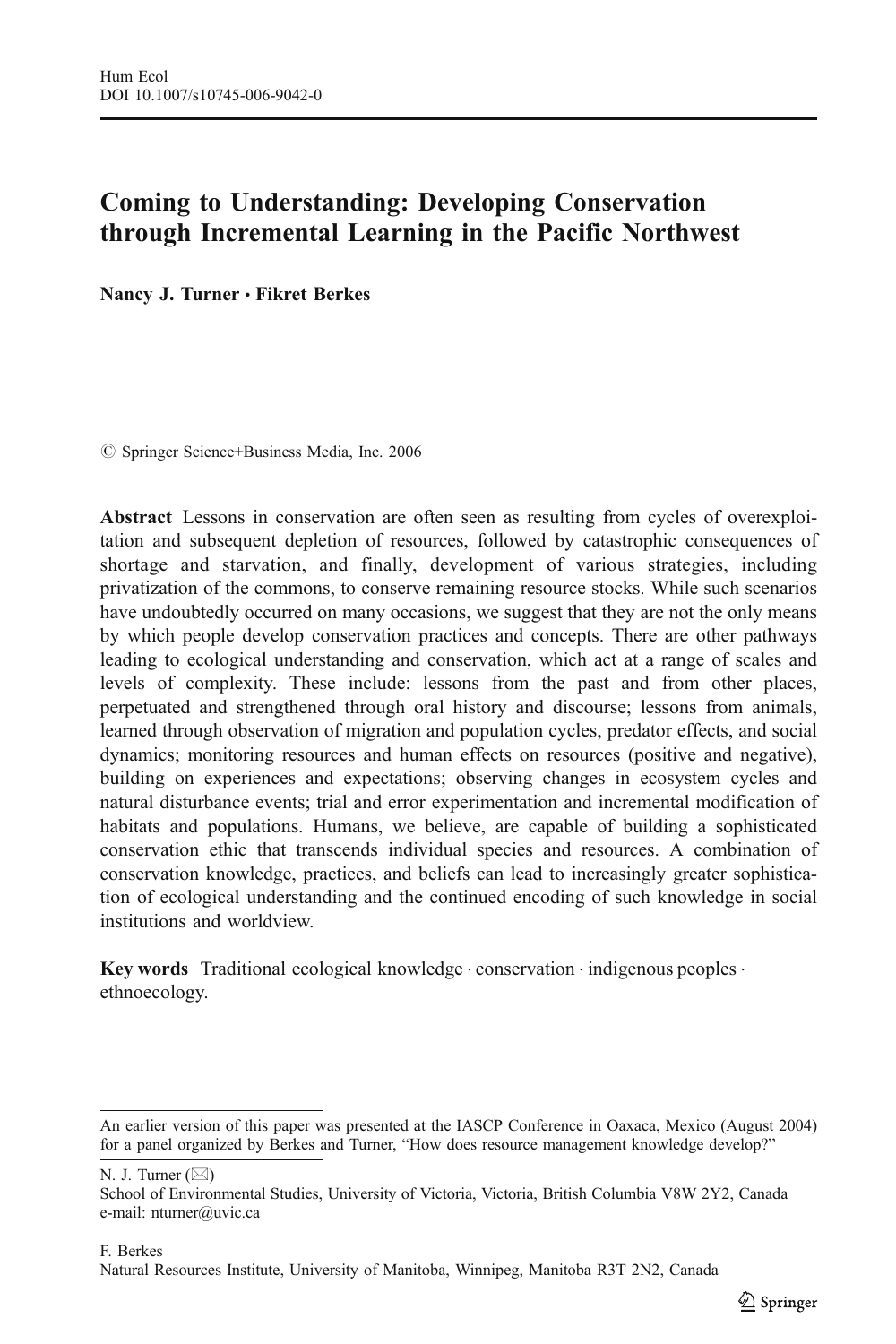### Introduction

Resource conserving practices of indigenous and local peoples drawn from their traditional knowledge systems have been described for many parts of the world and for many different cultures and environments (Blackburn and Anderson, [1993](#page-16-0); Balée, [1994](#page-16-0); Berkes, [1999](#page-16-0); Berkes et al., [2000](#page-17-0); Minnis and Elisens, [2000;](#page-18-0) Turner et al., 2000; Alcorn et al., [2003](#page-16-0); Hunn et al., [2003\)](#page-17-0). A wide variety of conservation strategies have been documented, ranging from cultural teachings against harvesting specific resources or harvesting at specific times or places, to selective or limited harvesting, to sanctions against waste (Berkes, [1999](#page-16-0)). In fact, traditional ecological knowledge systems are infused with practices and concepts, and modes of teaching and learning that can be related directly and indirectly to resource stewardship and conservation at various scales. However, despite considerable attention directed towards documentation of these systems and approaches to conservation, we still have a limited understanding about their development, evolution, and transmission over time and space.

It is sometimes assumed that the development of community-based conservation strategies, ethics, and teachings is a result of some realization or recognition of a catastrophic resource depletion situation (e.g., Johannes, [1998](#page-17-0), [2002\)](#page-17-0). Many authors have questioned whether such resource management systems can be considered to represent "conservation" at all, and, by extension, whether traditional resource managers can be effective conservationists. In part, the argument goes, a "real" conservationist both acts to prevent or mitigate resource depletion and has the intention to conserve (Smith and Wishnie, [2000\)](#page-17-0). We do not wish to enter here into the debate on "conservation" and whether indigenous conservation is likely or even possible (Hunn *et al.*, [2003](#page-17-0)). However, we refute the hypothesis that conservation is only authentic if it results from the intention to conserve, as have Wilson et al. ([1994](#page-18-0)) and some others. The conservation biology or evolutionary ecology critique of indigenous conservation has its own logic, based on the notion that evolutionary theory more easily accounts for short-term and self-centered behaviors (Tucker, [2003](#page-18-0)). We find the assumptions behind the evolutionary ecology critique to be too limiting and westerncentric; they are not supported by the realities of the indigenous groups that we deal with in this paper. However, we certainly make no claim for a universal conservationist bent in all indigenous or traditional cultures! The ethnohistorical and archaeological record provides evidence of situations in which people failed to conserve their resources, sometimes with dire consequences (Diamond, [1997;](#page-16-0) Krech, [1999;](#page-17-0) Redman, [1999](#page-17-0)).

Our focus is on learning and knowledge accumulation. Despite the undeniable existence of human-caused resource depletion, it seems unlikely that conservation arising from direct experiences with depletion and the resulting crisis is the *only* way that humans have learned to manage and conserve their resources. Indeed, the pervasiveness of conservation strategies, philosophies, and teachings that result in regulated resource use, or outright care for and conservation of non-resource species, indicates that people are capable of developing and enacting de facto conservation through other means. As Heiltsuk cultural specialist Pauline Waterfall noted (personal communication to NT, May 2004), "We had a form of regulated use based on the understanding that conservation would result if we regulated our use in a mindful and respectful way." For purposes of discussion, we have developed two models for learning conservation: the depletion crisis model and the ecological understanding model. In this paper, we explore the latter: what are the mechanisms and circumstances, beyond direct response to resource depletion, by which people can come to an understanding of the need to care for their resources and develop ways of promoting conservation?

 $\bigcirc$  Springer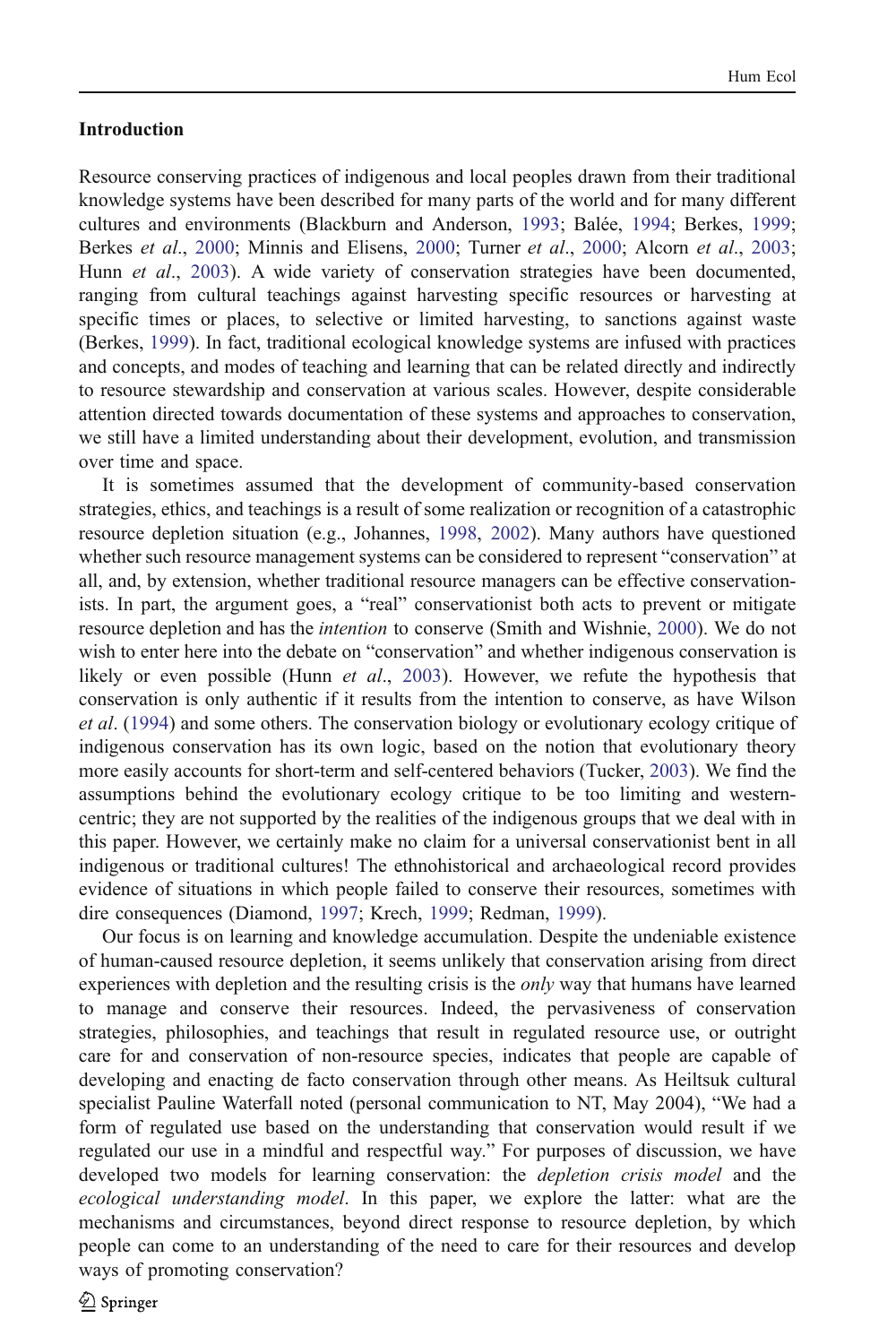Based mainly (but not exclusively) on the indigenous peoples of the North American Pacific Northwest, and using a general schematic for describing the diverse components of traditional ecological knowledge (Turner et al., [2000](#page-18-0)), we consider the development of conservation techniques and prescriptions based on the various components of traditional ecological knowledge systems. We then identify some possible mechanisms for building ecological understanding. We use the Saanich Reefnet fishery as an example of a complex conservation and resource management strategy, combining various elements of traditional ecological knowledge. We conclude by discussing the importance of philosophy and worldview in mediating and directing conservation activities. Given that conventional "western" efforts have generally not been successful in meeting conservation goals and objectives, it is crucial to consider possibilities for integration of indigenous and western perspectives in developing strategies for conservation.

We define traditional ecological knowledge as "a cumulative body of knowledge, practice and belief, evolving by adaptive processes and handed down through generations by cultural transmission" (Berkes, [1999](#page-16-0), p. 8). In keeping with the teachings of the indigenous peoples of the Pacific Northwest, we define conservation here as keeping something, especially an important environmental or cultural resource, or an entire habitat, from harm, loss, or change, using a resource sparingly so as not to exhaust supplies, and/or using specific measures to maintain and enhance a resource, a suite of resources or entire habitats (for example, as in landscape burning; Boyd, [1999](#page-16-0); Peacock and Turner, [2000\)](#page-17-0). Note that conservation in indigenous thought and practice does not preclude use, as it does in some western conservation traditions (Berkes, [1999](#page-16-0)). Resource depletion refers to a reduction in the abundance or productivity of plants, animals or substances used or required by humans.

# Traditional Ecological Knowledge Systems and Learning of Conservation

In the framework presented here, *ecological understanding* is the term we use to refer to a suite of attributes embodied within traditional ecological knowledge systems, including:

- Incremental learning of individuals and groups and elaboration of environmental knowledge as a result of detailed observation and experience of variations in nature and leading to a sophisticated understanding of the ecosystem in which they dwell;
- Development of concomitant belief systems that help avert serious resource depletion and promote conserving approaches;
- & Creating and perpetuating ways of encoding, communicating and disseminating both the practical aspects of such incremental learning and adaptive response and the ideologies and belief systems associated it; and
- Development of institutions that consolidate environmental knowledge and practice, or development of rules by which members of a society deal with their environment and resources.

Incremental Learning from Observation and Experience

We contend that humans living in close proximity to their environments are capable of observing, identifying, monitoring, and reacting to variations in resource availability, ecological relationships, and biological responses to particular circumstances. Such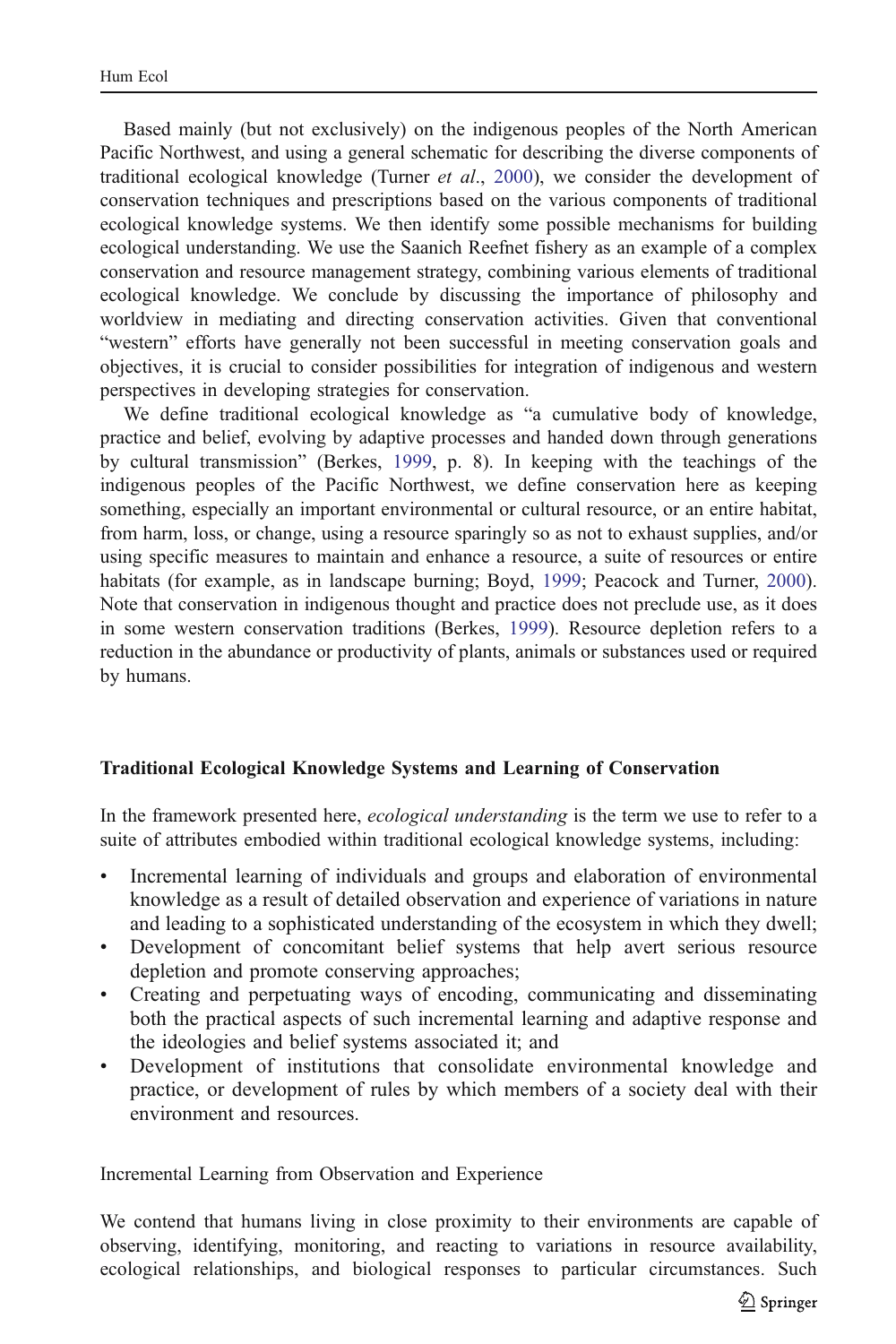knowledge can be acquired in the same ways as other important knowledge for survival, such as of food and medicine. Learning about new foods and medicines, and how to prepare and process them safely and effectively, for example, has been in large part incremental and cumulative (Johns, [1996](#page-17-0)). There would have been calamitous experiences and tragedies along the way, but more often, judicious tasting, sampling, experimentation, and evaluation would have guided the learning experience. Just feeling sick from eating a small amount of a plant, or detecting a bitter taste or some temporary hallucinogenic effect, would have been sufficiently remarkable to engender further experimentation or trial or to ward off more intensive use. This type of experience, Johns maintains, is the very mechanism whereby people learned to differentiate between food and medicine. Furthermore, observations leading to ecological understanding can be positive, just as tasting and learning about certain foods can be a positive experience (imagine a first taste of wild strawberry for someone testing for new foods!). For example, a natural burn attracting browsing deer and increased berry production in subsequent years would provide an incentive for clearing and development of anthropogenic burning (e.g., Boyd, [1999](#page-16-0)). Pauline Waterfall, Heiltsuk cultural specialist and teacher, writes (personal communication to NT, May 2004), "My grandfather taught me that observing how animals behaved and used certain natural resources was normal process of basis for experimenting, modifying, learning. For example, he told me that he came across many trees that had old scars with dried sap mixed with many varieties of animal fur. Upon observing, he discovered that animals came along and rubbed themselves against the sap and that these animals had injuries."

Plant resource management and conservation practices that could have developed incrementally include burning and clearing, pruning, coppicing, tilling, replanting and transplanting, partial harvesting of individual trees and shrubs, selective harvesting for size and life cycle stage, and rotational harvesting through annual or multiyear cycles, as well as genetic selection for maximum productivity or other desirable traits (Williams and Baines, [1988;](#page-18-0) Blackburn and Anderson, [1993;](#page-16-0) Minnis and Elisens, [2000;](#page-17-0) Deur and Turner, [2005\)](#page-16-0).

For animal populations, including shellfish, fish, terrestrial and marine mammals, birds and bird eggs, and other resources check, there are parallel strategies and specific practices applied to maintaining numbers and representative age categories. Many examples exist of conservation practices including harvest selection by age, sex, size, and reproductive stage and season for various species (Moller *et al.*, [2004\)](#page-17-0), as well as the preparing and maintaining of productive habitats and foods for certain key resource species through the use of fire and other means (Brookfield and Paddoch, [1994](#page-16-0); Colfer, [1992](#page-16-0); Young et al., [1991\)](#page-18-0).

Pauline Waterfall (personal communication to NT May 2004) described another conservation practice used by Heiltsuk hunters, namely to rotate areas where one hunted. "For example," she said, "If lots of deer were caught at a specific area, that area was left alone for a couple of years and other areas were used." Such rotation of harvesting areas indicates that hunters have an understanding of natural renewal cycles and the length of time that a population would need to replenish itself. Another example is from Daisy Sewid-Smith (personal communication to NT, October 1994), when asked about responses to scarcity:

It was not the idea of harvesting too much... sometimes something would happen where a certain plant won't grow as much as it did last year. And they [her elders] said it's a cycle that happens—fish will disappear and there won't be very much fish—and yes, they did have people monitoring this. And, when they could see that there was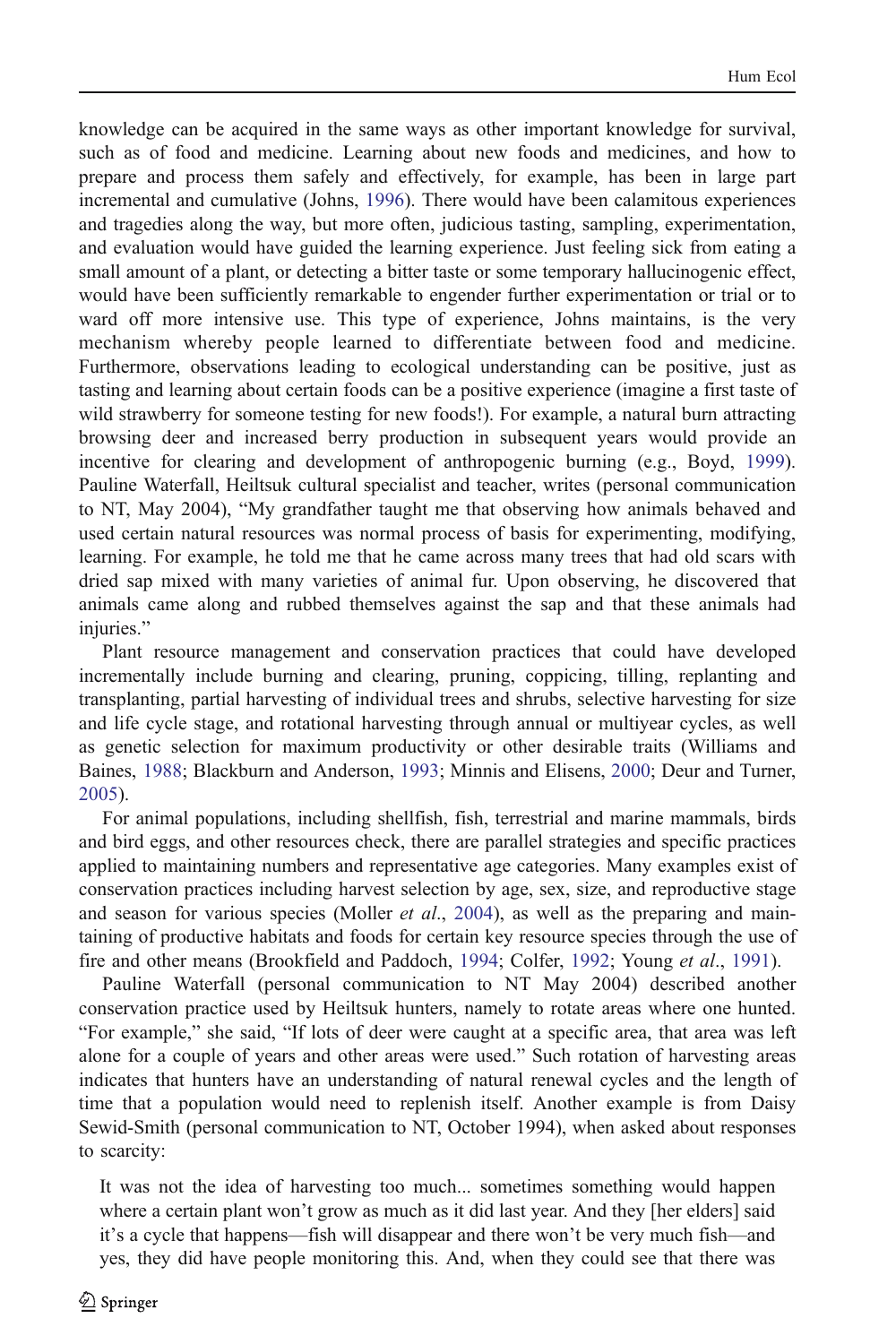going to be scarcity, then they were not allowed to go to that particular area. They were told to go to another area, and let that area build up. And yes, they did have people within the clan or tribal groups that monitored these changes...

There is evidence that some indigenous groups can manage ecological cycles at multiple scales. For example, Cree hunters of James Bay seem to be managing simultaneously beaver populations on a 4- to 6-year cycle, fish on a 5- to 10-year cycle and caribou on a 80- to 100-year cycle (Berkes et al., [2000](#page-16-0)). Such management systems can work well only if there are systems of proprietorship in place for these resources; otherwise one group's long-term conservation and management practices could be thwarted by another group's unregulated use (cf. Turner et al., [2005\)](#page-18-0).

Belief Systems that Promote Conservation

Eugene Anderson ([1996](#page-16-0)) suggests that the complex belief systems that comprise human religions and that are reflected in our social institutions, narratives, ceremonies and day-today activities are engendered from an ethic of conservation and responsibility to the environment. The question is: how do such complex belief systems develop, particularly in relation to conservation of other lifeforms? We know that attitudes are socially mediated and directed, and that attitudes guide and determine our actions. The notion of "respect" predominates in many traditional belief systems (Callicott, [1994](#page-16-0); Turner and Atleo, [1998\)](#page-18-0). As Chief Umeek (Richard Atleo) articulates for the Nuu-Chah-Nulth (Scientific Panel for Sustainable Forest Practices in Clayoquot Sound, [1995,](#page-17-0) p. 15):

The Creator made all things one. All things are related and interconnected. All things are sacred. All things are therefore to be respected.

Pauline Waterfall reiterated the same perspective for the Heiltsuk (personal communication to NT May 2004): "All living things have a spirit life. We acknowledged and still do that every life is worthy of being respected."

Related sentiment expressed in indigenous societies is appreciation and thanks. As Tewa elder Vickie Downie explains (Wall, [1993\)](#page-18-0):

You give thanks before you even receive your gifts from the Creator. When you ask, you give thanks. Your prayers are thanksgivings for everything—the sun, the moon, the snow, the water, the fire, the rocks. You see them as being alive, having a life of their own. A tree has its own life...

Another key concept in indigenous belief systems, arising from the first two, is that waste is deplorable: "Take only what you need; never waste anything!" is an instruction heard over and over again in traditional teachings (Turner and Atleo, [1998;](#page-18-0) Turner et al., [2000](#page-18-0)); avoiding waste might not always ensure conservation, but it would certainly help remind people of the limits they must impose on their actions. However, there may be a gap between the ideal and the actual practice. Some authors have also argued that the belief in some indigenous cultures in the unlimited renewability of resources could lead to overexploitation. For example, Brightman ([1993](#page-16-0) p. 280) uses ethnohistorial evidence that the northern Manitoba Cree conceived animals such as caribou as "infinitely renewable resources whose numbers could neither be reduced by overkilling nor managed by selective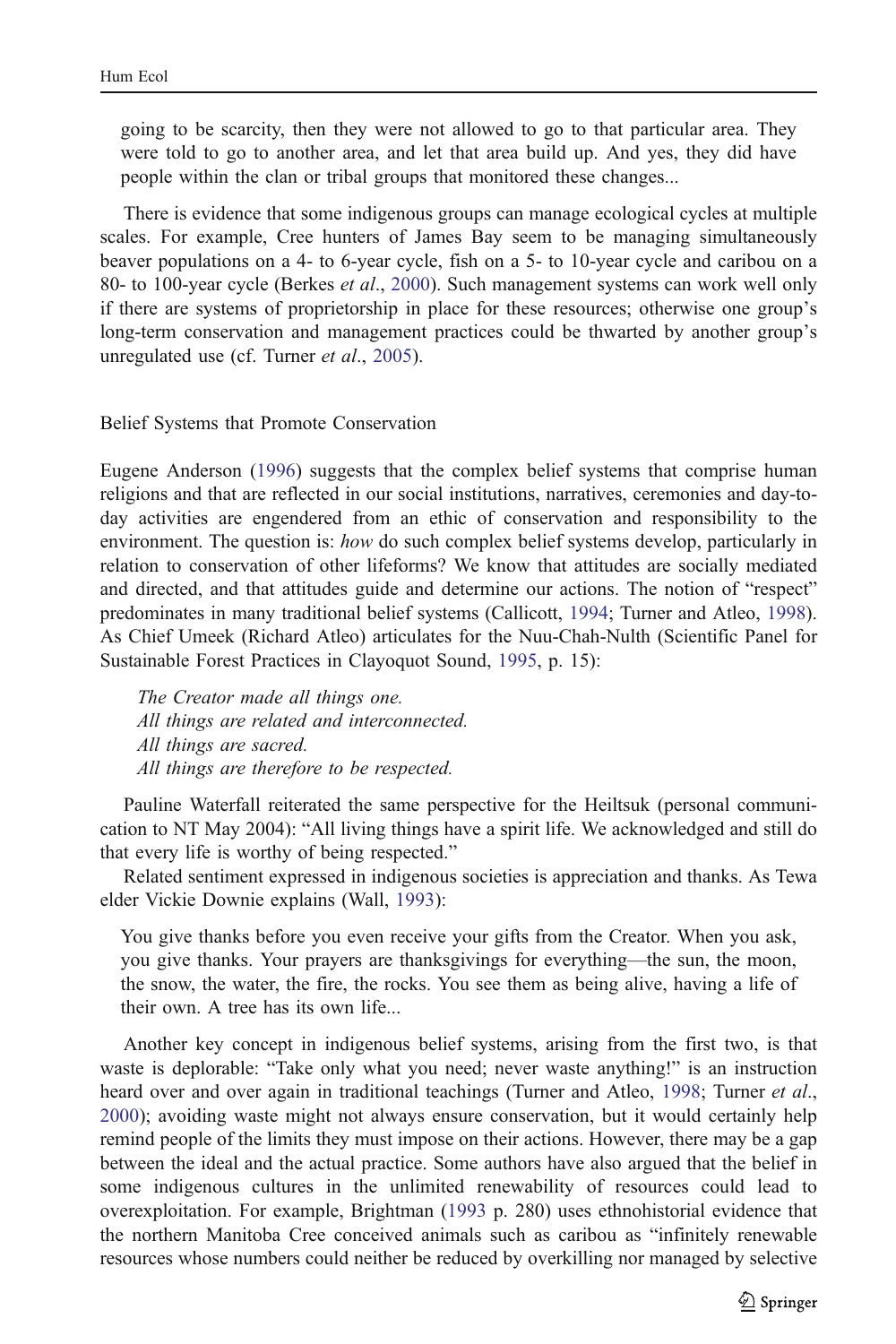hunting." But such potential overexploitation would be reined in by the application of rules of respect.

To what extent do attitudes of "respect," "appreciation" and "taking only what you need" within a belief system promote conservation without the experience of serious resource depletion? It may well be that resource depletion—or a series of resource depletions somewhere at some time in the past did prompt the development of such belief systems (Berkes, [1999](#page-16-0); see also, Berkes and Turner, this volume). However, on a broad scale, and over a long time frame, a belief system, in turn, helps prevent overharvesting or wanton destruction of other lifeforms, whether conservation per se is the intended result or not (Minnis and Elisens, [2000\)](#page-17-0).

One of the major social mechanisms by which societies remember and build upon traditions of resource conservation is the use of stories and myths. Many of the traditional narratives of First Nations that reflect lessons of respect, appreciation, and conservation, describe a time of profound lack of resources, when people, sometimes with animal personas, were deprived of even the basic requirements for life: sun, moon, tides, winds, water, fire, and proper food. The stories do not necessarily depict human negligence or overharvesting as the cause of this deprivation. Consider, for example the Saanich story of the Origin of Salmon:

Once there were no seals and the people were starving; they lived on elk and whatever other game they could kill. Two brave youths said to each other, "Let us go and see if we can find any salmon." They embarked in their canoe and headed out to sea.... They journeyed for three and a half months. Then they came to a strange country. When they reached the shore a man came out and welcomed them....

The youths stayed in the place about a month. Their hosts then said to them, "You must go home tomorrow. Everything is arranged for you. The salmon that you were looking for will muster at your home and start off on their journey. You must follow them." So the two youths followed the salmon; for three and a half months they travelled, day and night, with the fish. Every night they took *gexmin* (Indian celery, Lomatium nudicaule (Pursh) Coult. & Rose) and burned it that the salmon might feed on its smoke and sustain themselves. Finally they reached Discovery Island (**Ktces**), where they burned *qexmin* all along the beach; for their hosts had said to them, "Burn *qexmin* along the beach when you reach land, to feed the salmon that travel with you. Then, if you treat the salmon well, you will always have them in abundance."

...Because their journey took them three and a half months, salmon are now absent on the coast for that period. The coho said to the other salmon, "You can go ahead of us [on the ocean journey], for we have not yet got what we wanted from the lakes." That is why the coho is always the last of the salmon.

The story continues, relating how the Salmon people taught the young men how and when to make and use reef nets and how to honor the first salmon with a ceremony and prayer "...that [the salmon] may always be plentiful" (Jenness, [1930\)](#page-17-0).

There are many other stories, such as the Ditidaht story of the origin of the winds, tides, seasons, fire, fish, sun, moon, and daylight (Touchie, [1977\)](#page-17-0), in which the resources that people rely on were provided as gifts from the Creator, or from the powers and generosity of individuals like Raven and other supernatural beings and cultural heroes. Some convey imperatives for conservation directly, but most impart a general sense of the need for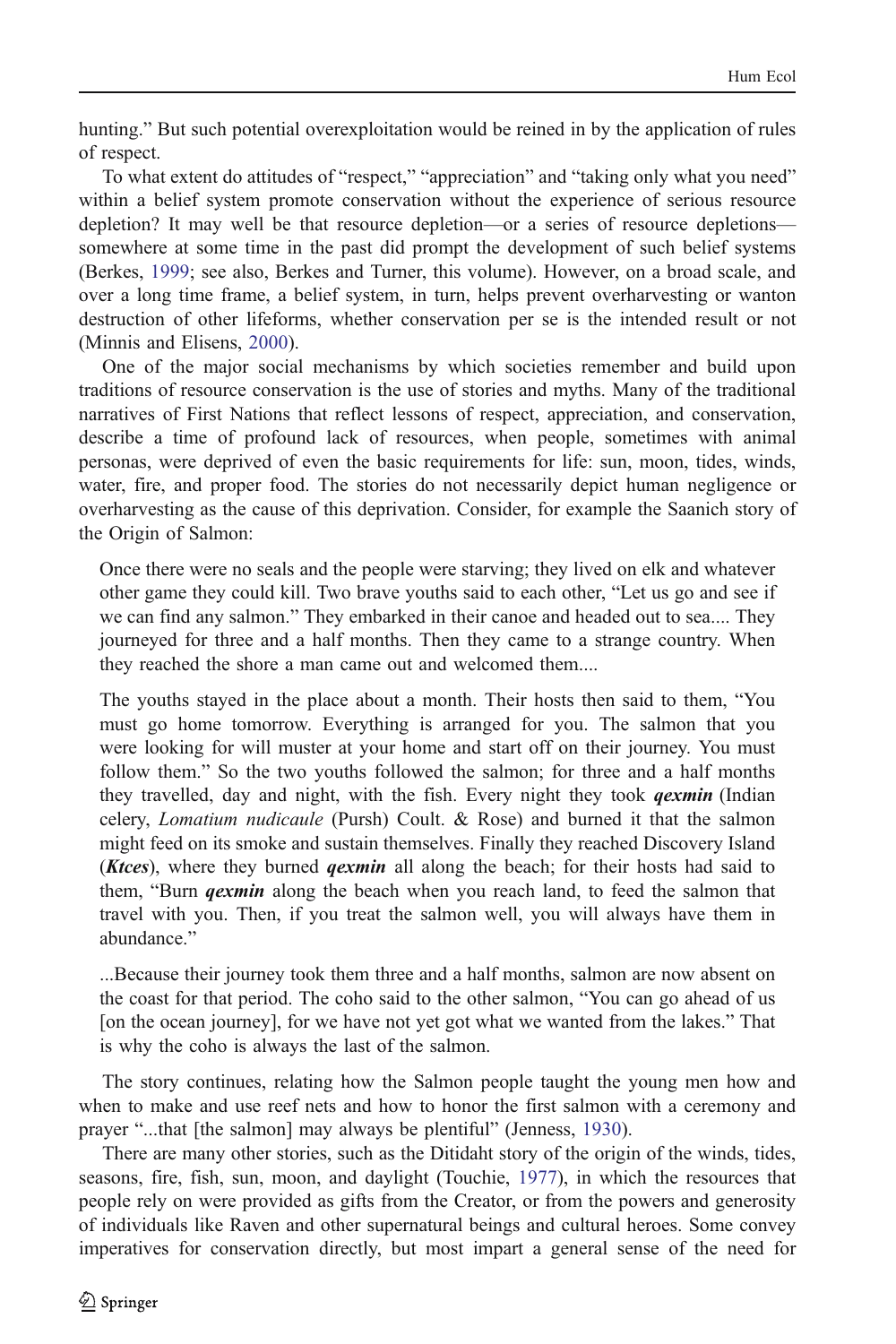appreciating and not wasting these valuable gifts. The end result, however, would be a conserving philosophy.

Perceived kinship with other lifeforms, even trees and other plants, leads to a different way of treating these beings (Salmón, [2000;](#page-17-0) Turner, [2005](#page-18-0)). For example, Northwest Coast people had the technology and perhaps even a practical reason to kill cedar trees when they were removing the bark for clothing, mats or baskets. Yet everywhere teachings directed harvesters to be careful and only remove one or two straps from each tree, so as to keep the tree alive (Deur and Turner, [2005](#page-16-0)). Franz Boas [\(1921,](#page-16-0) pp. 616–617) explains this practice for the Kwakwaka'wakw:

Even when the young cedar-tree is quite smooth, they do not take all of the cedar-bark, for the people of the olden times said that if they should peel off all the cedar-bark... the young cedar would die, and then another cedar-tree near by would curse the bark-peeler so that he would also die. Therefore, the bark-peelers never take all of the bark off a young tree.

The ultimate motivation for this practice was evidently to avoid needless killing of another lifeform, rather than conservation per se in the western sense. Pauline Waterfall (personal communication to NT May 2004) explained: "Needless killing is a teaching that is passed along to impress upon us that if we don't respect another lifeform, it won't return or will die out, thereby depriving us of future access and use. This is an explicit teaching of conservation." In any case, the practice of avoiding needless loss of life reflects a widespread belief system, at once respectful and utilitarian, that would engender conservation. Gitga'at elder Helen Clifton (personal communication to NT 2002) said that they were always taught as children that all creatures—mice, wolves, birds—had their own families and their own lives, parallel to and as important as those of people. Children were warned not to harm or needlessly disturb them. Mountains, too, were regarded as living beings, with their own stories and their own families, and requiring of respect. For example, there are certain mountains that one should never point to, or they will cause hard luck at some time in the future, especially bad weather (Roger William, Tsilhqot'in, personal communication to NT 2003; Elsie Claxton, Saanich, personal communication to NT 1998). Children were taught not to pick certain flowers or it might cause rain, or fog, or lightning storms (Turner *et al.*, [1983](#page-18-0); Turner, [2004](#page-18-0)).

There is a well-known narrative theme, recurring in several language communities on the North Coast of British Columbia and coastal Alaska (Haida, Haisla, Tsimshian, Tlingit), about the consequences of harming frogs. In the Haida version, centering in the village of Cumshewa, young boys on a fishing outing were playing with a frog, and threw it into the fire. The frog's mother, a supernatural being named *Jilaa quns*, or Creek Woman, was so distraught by this cruelty that she predicted the death of the boys, one after another, and finally, the destruction of their entire village (Turner, [2005](#page-18-0)). How closely is such a story based on an actual event, and, if it is, where and when did the event take place? It would have been many hundreds or thousands of ago, yet it still serves to teach one generation after the next about the dangers of willfully harming other species—in this case, a species that is not eaten by humans. The Nisga'a stories of the lava flows that destroyed several villages, said to be caused by the cruel and disrespectful treatment of salmon by a boy in one of the villages, is similar in the power of its lessons, perhaps even more so because of the obvious presence of the lava beds in the area (BC Parks, [2000](#page-16-0)). This story, and the lessons it embodies, seems to have its origins not in resource depletion but in disrespectful behavior—in lack of an environmental ethic.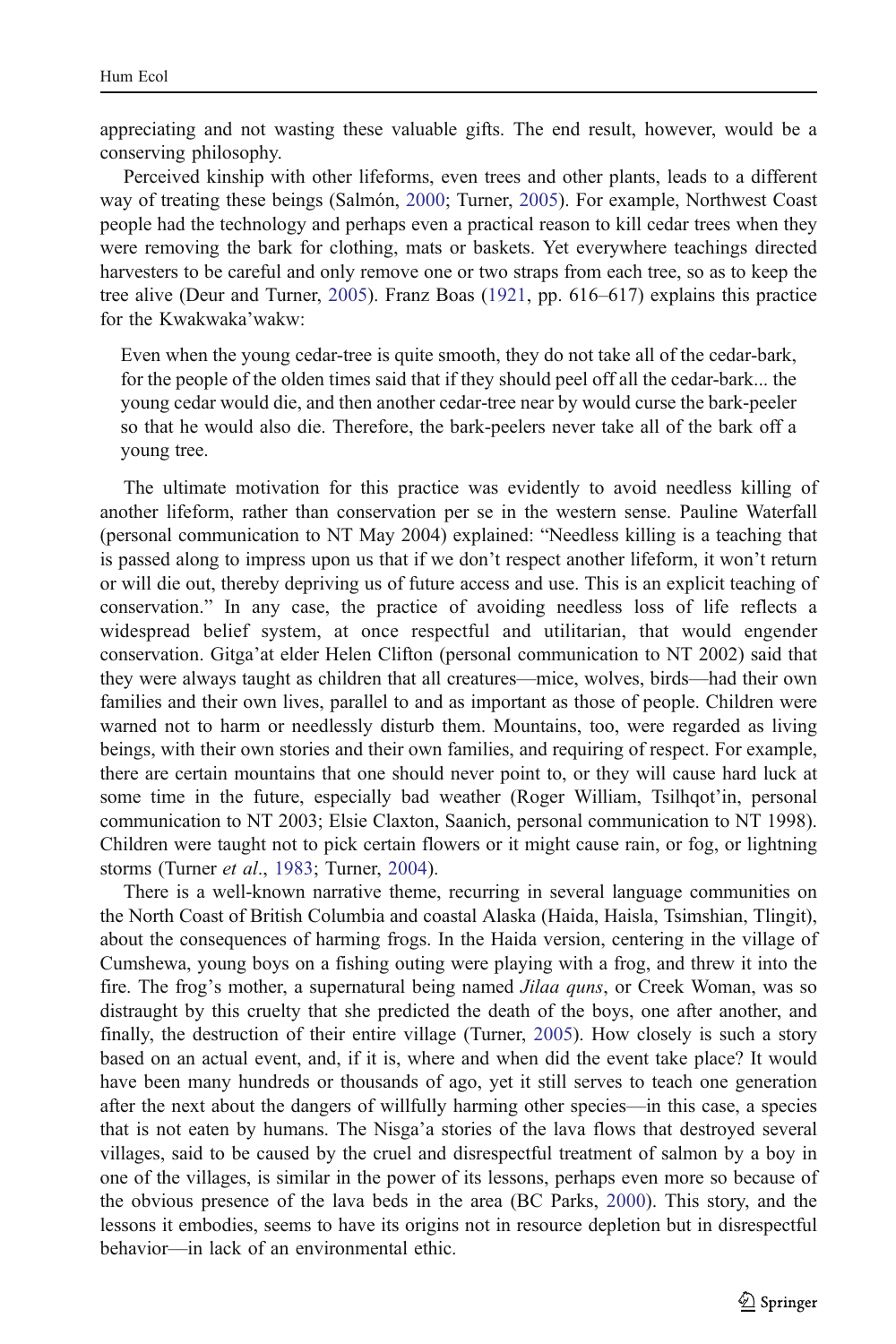# Communication and Dissemination of Conservation Actions and Ethics

Stories and teachings are one example of the ways in which understandings of conservation and environmental ethics can be disseminated over time and space. Just as in learning about edible, poisonous, and medicinal plants without continuous episodes of fatality, it is not necessary for lessons in conservation to be learned by major catastrophic episodes of resource depletion. Rather, observations and experiences and guiding principles can be taught and acquired over generations, and spread through stories, ceremonies, and discourse from one community to another (Turner *et al.* [2000](#page-18-0)). Children are often taught by parents and elders about their responsibilities to their family, clan, and the other lifeforms. Community gatherings, such as potlatches and feasts, are occasions for reinforcing these values (George, [2003](#page-16-0)).

Social relationships, such as the roles and responsibilities of the hereditary chiefs and leaders in relation to their people, resources and territories, would also be reiterated at such times (Turner et al., [2005](#page-18-0)). Individuals and groups within a community would hold specialized knowledge to be imparted at appropriate times and circumstances (Turner, [2003\)](#page-18-0). Some knowledge, especially relating to specific places, might be held privately, as part of an individual's or family's proprietory rights. Individual words and phrases, as well as stories, and lessons conveyed in art, music, and ceremony, are all part of this knowledge system leading to dissemination of environmental understanding. Children, too, participate on a daily basis in activities that foster conservation.

Secwepemc elder, Dr. Mary Thomas (personal communication to NT 2002), for example, learned lessons about conservation from her two grandmothers. As a child, she watched and helped while her grandmother carefully moved the carcasses of the salmon after they had spawned, from the banks of the Salmon River back into the water. Her grandmother explained that the salmon would nourish the baby fish to come. She also observed her grandmother remove and replant the smaller glacier lily (Erythronium grandiflorum Pursh) and chocolate lily (Fritillaria lanceolata Pursh) bulbs that Mary and her siblings had selected from the overturned turf and put into baskets when they were out harvesting roots with her. Her grandmother told them that they should only take the biggest roots and leave the small ones to grow for the future. In these demonstrations, and in Mary's participation, her grandmother was reinforcing the values of respect for other lifeforms and the practices required to sustain resources, imparting lessons that have endured over the many decades of Mary's life.

Creating and perpetuating ways of encoding, communicating and disseminating both the practical aspects of such incremental learning and adaptive responses and the ideologies and belief systems associated with them is as important today as in the past. In many cases, the opportunities for children to spend time with and learn from parents, grandparents, and others knowledgeable about conservation practices and beliefs, have been diminished, as have their opportunities for direct interaction with habitats and resources. This is a serious issue that needs to be addressed if traditional knowledge is not to be lost. This kind of knowledge cannot be mastered from books.

Institutions for Conservation Practice and Behavior

We have argued that environmental knowledge may be elaborated incrementally, leading to the development of belief systems and ways of transmitting this knowledge, both temporally (to other generations) and geographically (to other groups; cf. Turner et al., [2003\)](#page-18-0). Another component of developing and consolidating conservation is the emergence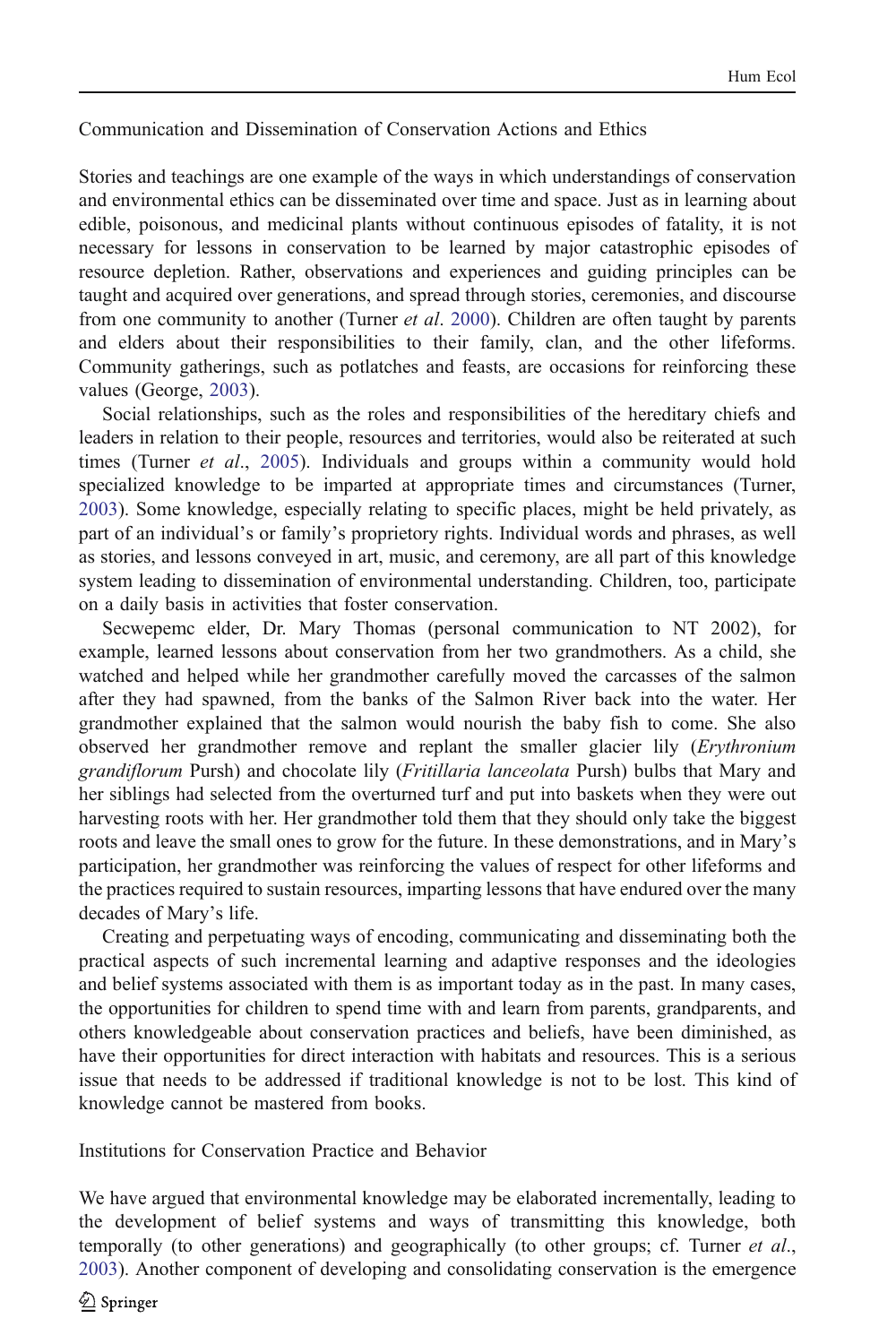of institutions that foster the perpetuation of values and knowledge. By institutions, we mean the set of rules actually used or rules-in-use (Ostrom, [1990](#page-17-0)). Such institutions are socially constructed, with normative and cognitive dimensions, thus they embed values (Jentoft et al., [1998\)](#page-17-0).

Rule sets that define access rights and specify appropriate behaviors are often known as tenure systems. There is a well-developed literature on land and marine tenure systems in the Pacific Northwest (e.g., Williams and Hunn, [1982](#page-18-0); Turner *et al.*, [2005](#page-18-0)) and we need not repeat them here. It is useful, however, to investigate some apparently simple plant use systems to illustrate how such institutions work. The harvesting of devil's club (Oplopanax horridum (Sm.) Torr. and A. Gray ex. Miq.) for medicine is a case in point (Lantz, [2001](#page-17-0); Lantz and Antos, [2002\)](#page-17-0). In general, only those who are considered medicine specialists are sanctioned to harvest and administer devil's club medicine. Even then, there are protocols to follow. It is usual to seek devil's club for harvesting in a remote place, removed from human settlement or intrusion. A harvester is taught to be conserving in terms of the way the medicine is harvested and in the quantities taken. Generally, only the branches are taken, not the main "mother" stalk (Captain Gold, Haida, personal communication to NT, 1996, among others). A practice of the Gitga'at (Tsimshian) is for the harvester to take no more than four stalks at any one time (Helen Clifton, Gitga'at, personal communication to NT, 2004). The harvester offers a prayer or words of thanks to the plant, and generally leaves a small gift of tobacco or a coin in the place where the plant was harvested. Some harvesters make a practice of replanting stem sections in the ground whenever they remove part of the plant (Arvid Charlie, personal communication to NT and T. Lantz 2000; Lantz et al., [2004](#page-17-0)). The "rules" around devil's club harvesting are embedded in a belief system in which devil's club is a living being with a spirit and the capacity to help or harm humans, depending upon how it is approached (Turner, [2004](#page-18-0)).

Another example is the harvesting and use of highbush cranberries (Viburnum edule (Michx.) Raf.). These berries are considered a valuable food, but the bushes can be quite sporadic. In many places, highbush cranberry patches are specifically owned. The owner, usually a chief or matriarch, may delegate others to pick the berries or may organize and lead a picking expedition of community members, but is always given a portion of the harvest. Then, in turn, the owner of the patch is expected to host a feast at which these berries are served. The patches are carefully monitored, both to determine when the berries are ripe and to ensure that outsiders do not encroach on the harvest. People have been known to transplant highbush cranberries to closer localities, and often these and other berry patches are cared for like orchards (Turner, [2005;](#page-18-0) Turner and Peacock, [2005](#page-18-0); Turner et al., [2005\)](#page-18-0). It is doubtful that such management developed as a result of catastrophic depletion.

Just as there are rules about the appropriate ways to harvest resources, there are also rules about how people make new environmental observations and how these observations eventually become part of the accepted knowledge of that group. Working with the Anishinaabe (Ojibwa) people of northwestern Ontario, Davidson-Hunt and Berkes [\(2003\)](#page-16-0) argue that such learning requires maintaining a web of relationships of people and places. People literally learn as they travel over the landscape. This knowledge is remembered through social memory (McIntosh, [2000,](#page-17-0) p. 24) for long-term communal understanding of environmental change and the transmission of pertinent experience. Social memory describes how an individual thought or observation emerging out of a specific experience can become a part of the collective knowledge of a group. But how does individual creativity, emerging in response to a change in the environment, lead to change in social memory?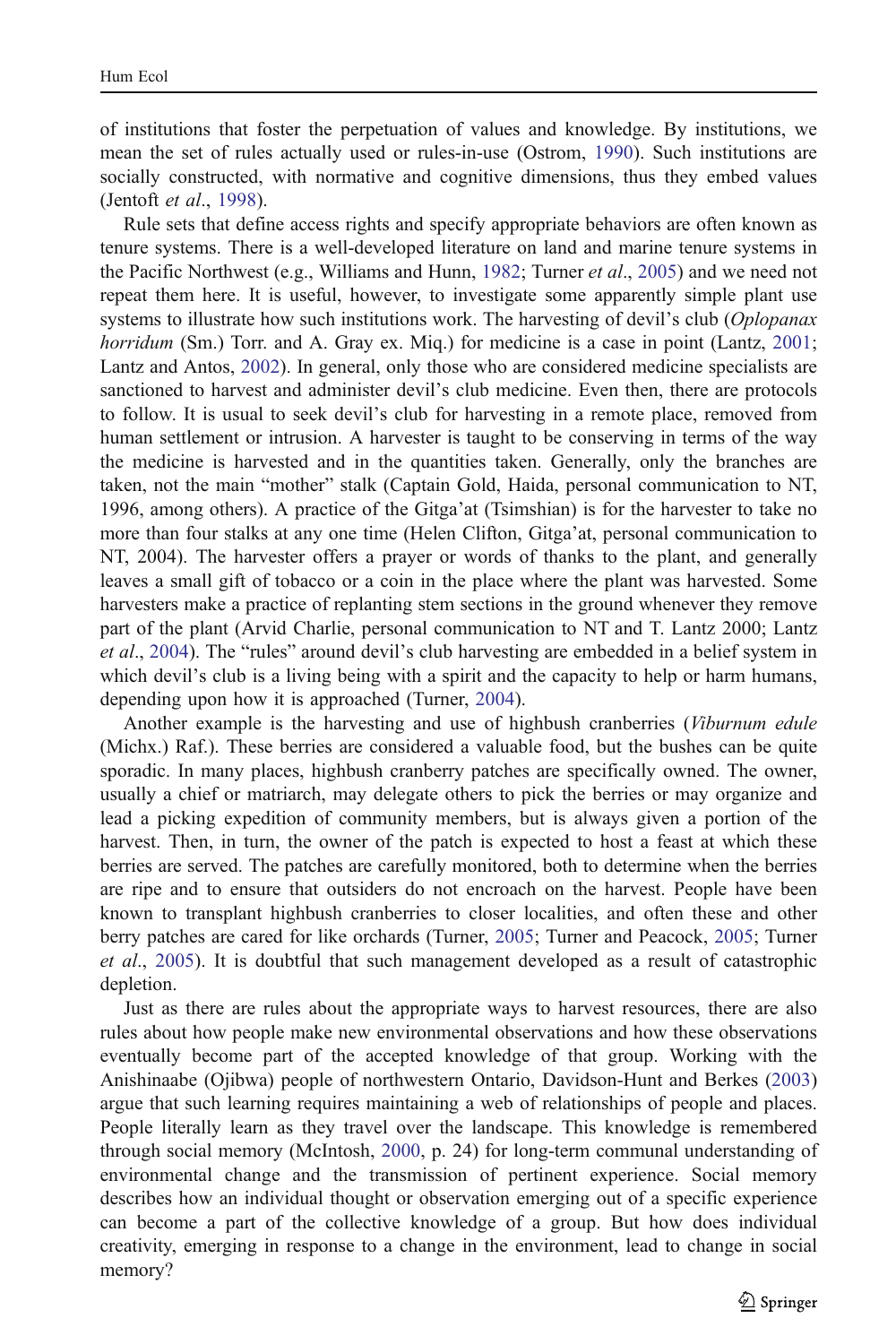The rules that govern the evolution of knowledge in a particular group may be called "institutions of knowledge," defined as framing the process of creativity, learning, and remembering (Davidson-Hunt and Berkes, [2003](#page-16-0)). Institutions of knowledge, in the Anishinaabe case, comprise rules and values about how the process of learning can occur, the culturally correct way in which knowledge can be transmitted, how individual competency develops, and how observations of a specific experience may become part of the accepted, authoritative knowledge of the group.

Learning is a life-long process and legitimate knowledge requires establishing competency over a period of time. Not all observations are equally relevant or equally important. There is a filtering process of learning, within the bounds or frame set by the socially accepted rules that govern the establishment of accepted knowledge. Elders play a key role in this process. Among the Anishinaabe, elder is a social role and designation. Not all old people are elders; conversely some middle-aged people who have developed their competencies relatively quickly may be considered as elders. Institutions of knowledge allow authoritative and legitimate knowledge to be built through experience; this is by and large an incremental process. Understandings of the environment, embedded firmly within belief systems and informing resource use practices, can enable people to live within the constraints of their environment without the necessity of a major resource depletion crisis to force catastrophic learning.

### Mechanisms for Building Ecological Understanding

The ability or capacity to learn from small and incremental lessons and from the experiences of others potentially enables people to develop sustainable practices and ecological understandings without always having to respond to and learn from crisis situations. Not only an event itself, but any inferences, extrapolations, or interpretations people draw from it can be enfolded into an enriched, elaborated system of knowledge and practice. Over time, even within one lifetime, experiences of others blend with personal knowledge and observations, compounding and accumulating to bring enhanced knowledge and wisdom. Table [I](#page-10-0) summarizes some of the pathways by which lessons in land and resource management and knowledge of the importance of conservation may have been accrued, using examples from northwestern North American Indigenous peoples.

In reality, the knowledge acquisition and learning leading to an environmental ethic, and ultimately conservation of resources and biological diversity, is highly complex; it is impossible to trace and identify the countless diverse, tangled, and interwoven threads that comprise traditional knowledge systems and their origin and development. Under these circumstances, it is difficult, if not impossible, to identify intention to conserve as separate from a belief system that values and recognizes as kin all lifeforms, from frogs to wolves to cedar trees. Nevertheless, this system, within its cultural contexts, seems to have worked well for people in maintaining their resources over a long period of time. Resource depletion, natural and human-mediated, is a part of the story, but not the whole story.

#### Developing Conservation: The Reefnet Fishery Example

In reality, people probably combine the lessons and understandings gained from all of the pathways, including experiences of resource depletion, to build up their knowledge, practices, and beliefs into complex systems of land and resource management. These systems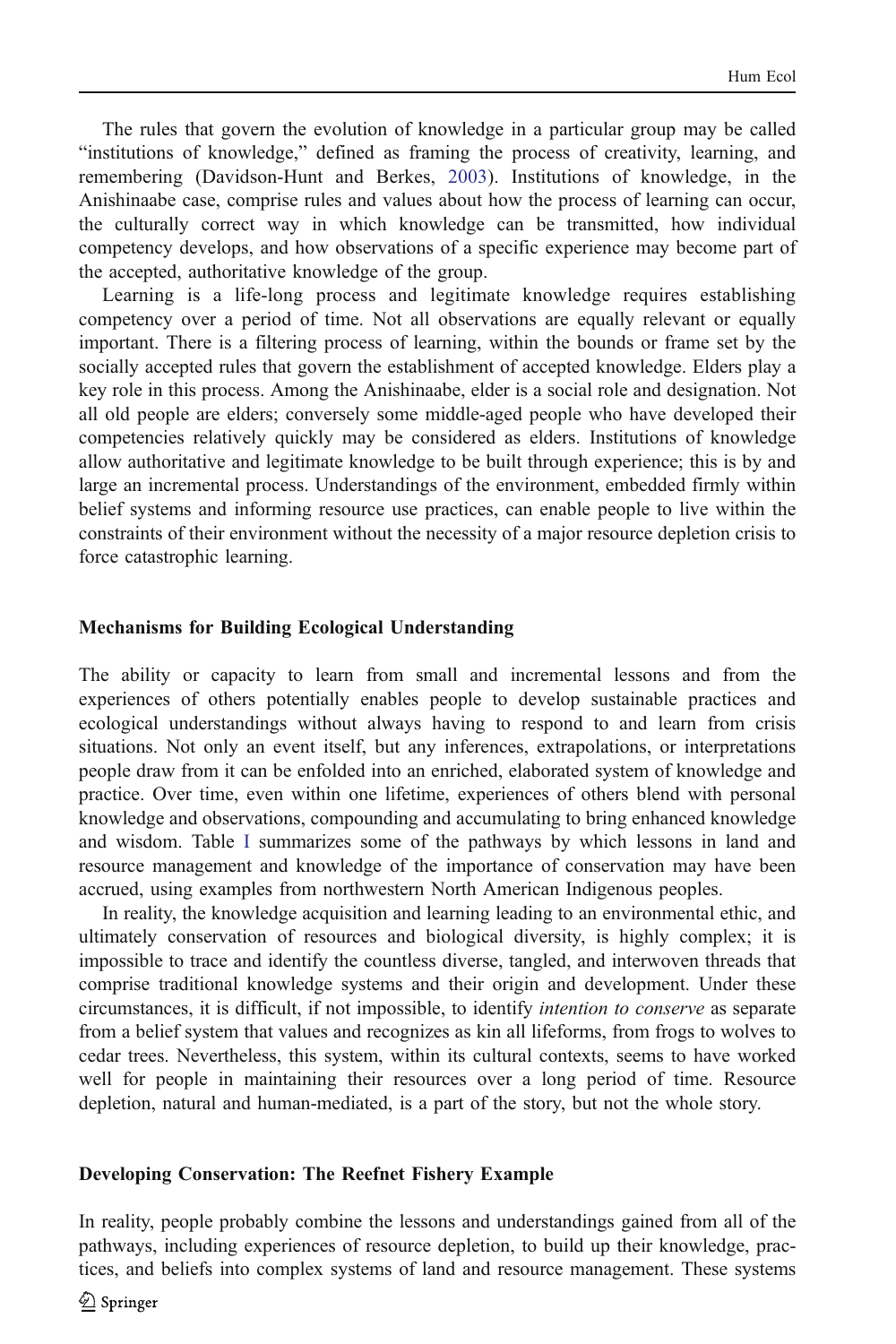| Mechanisms                                                | Explanation                                                                                                                                                                                                                                                                                                                                                                                            | References                                                                                                           |
|-----------------------------------------------------------|--------------------------------------------------------------------------------------------------------------------------------------------------------------------------------------------------------------------------------------------------------------------------------------------------------------------------------------------------------------------------------------------------------|----------------------------------------------------------------------------------------------------------------------|
| Lessons from the past                                     | Stories of positive and negative<br>experiences, remembered by individuals,<br>recounted within families and<br>communities, or embedded in art, place<br>names and ceremonies                                                                                                                                                                                                                         | George, 2003; Teit, 1912;<br>BC Parks, 2000                                                                          |
| Language                                                  | Terms that embody conservation<br>concepts, understandings and teachings,<br>e.g., the Heiltsuk word <i>mnaqels</i> , which<br>refers to "selectively collecting things<br>outside," and <i>miaisila</i> , which refers to<br>someone whose responsibility it is to be<br>a guardian of certain fish-bearing rivers,<br>or the Nuu-chah-nulth word 7uh-mowa-<br>shitl, "to keep some and not take all" | Pauline Waterfall, personal<br>communication May 2004; Earl<br>Maquinna George, personal<br>communication to NT 1998 |
| Metaphorical sayings<br>and narratives                    | Symbolic and metaphorical stories also<br>teach lessons about conservation (e.g.,<br>Nlaka'pamux story of Old One and the<br>Creation of the Earth; Haida Jila quuns<br>story)                                                                                                                                                                                                                         | Swanton, 1905; Teit, 1912                                                                                            |
| Lessons from other<br>places                              | Technologies, products, names, and<br>ideas relating to conservation and<br>environmental stewardship (e.g., use of<br>fire for clearing; digging and<br>propagation techniques; first foods<br>ceremonies) passed from one community<br>to the next through intermarriage,<br>potlatches, trade                                                                                                       | Turner and Loewen, 1998;<br>Turner et al., 2003                                                                      |
| Learning from animals                                     | Observations of animal foraging<br>strategies, populations, browsing and<br>predation, behaviors that might engender Deur and Turner, 2005<br>understandings of kinship and<br>reciprocity (e.g., grizzlies foraging for<br>edible roots; birds' egg-laying habits;<br>pack and leadership relationships in<br>wolves; bears "pruning" berry bushes)                                                   | Loewen, 1998; Hunn et al., 2003;<br>Blackfoot Gallery Committee, 2001;                                               |
| Monitoring-building<br>on experiences and<br>expectations | Routine observation of seasonal<br>changes, animal migrations, plant life<br>cycles, and berry production brings<br>recognition of expected patterns and<br>ability to detect variation from the norm                                                                                                                                                                                                  | Lantz and Turner, 2003; Davidson-Hunt<br>and Berkes, 2003                                                            |
| Observing ecosystem<br>cycles and disturbance<br>events   | Relative abundance and productivity of<br>plants and animals in particular<br>circumstances, both temporal and spatial,<br>can guide peoples' land and resource<br>management strategies (e.g.,<br>successional stages following fire;<br>effects of flooding on salmon migration<br>patterns; relation between moisture and<br>berry productivity)                                                    | Boyd, 1999; George, 2003; Thornton,<br>1999                                                                          |

<span id="page-10-0"></span>Table I Potential Pathways for Accruing Land and Resource Management and Conservation Lessons with Examples from Indigenous Societies of Northwestern North America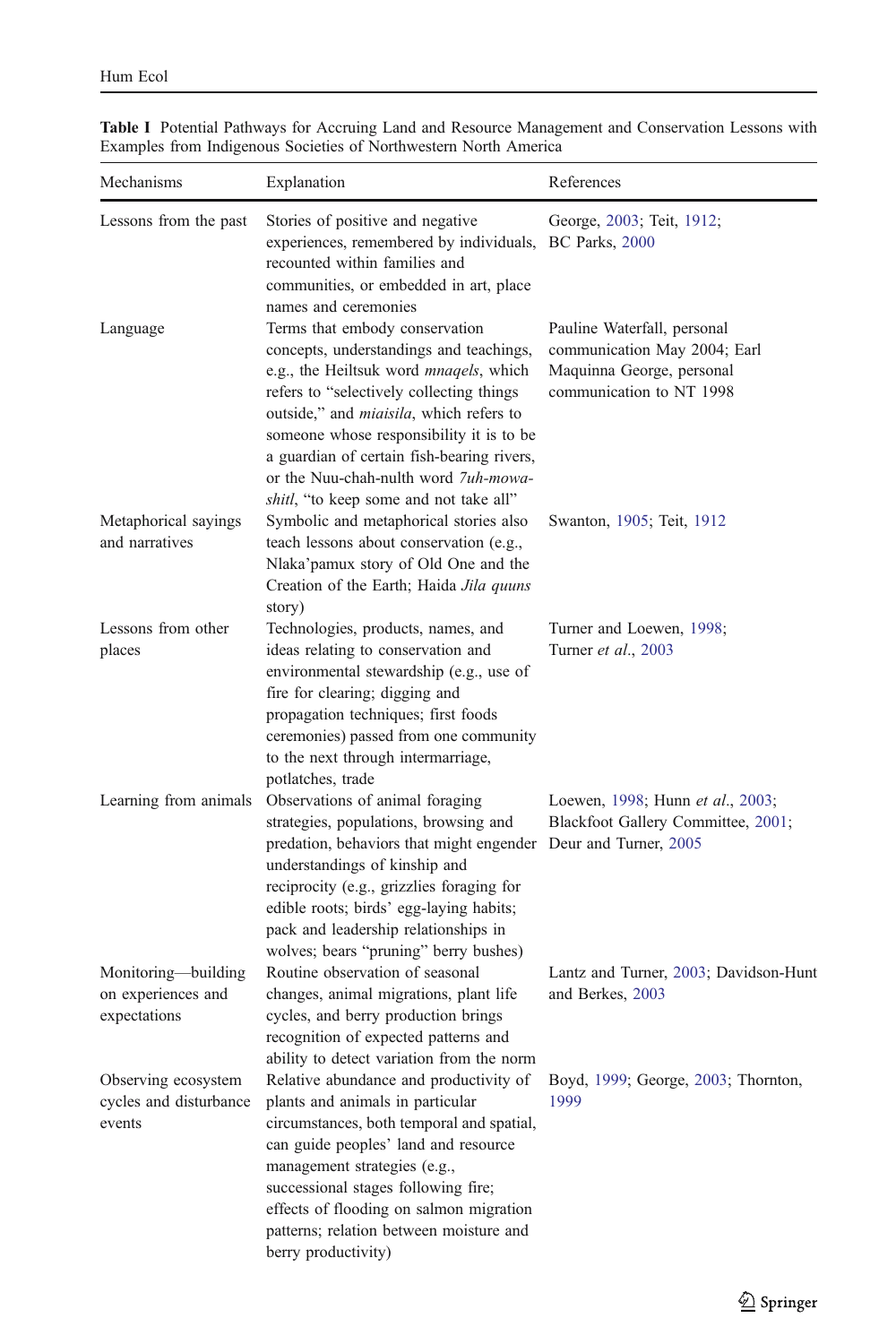| Mechanisms                                                            | Explanation                                                                                                                                                                                                                                                                                                                                                                                     | References                                                                                                       |
|-----------------------------------------------------------------------|-------------------------------------------------------------------------------------------------------------------------------------------------------------------------------------------------------------------------------------------------------------------------------------------------------------------------------------------------------------------------------------------------|------------------------------------------------------------------------------------------------------------------|
| Trial and error<br>experimentation and<br>incremental<br>modification | Observing the results—positive and<br>negative, intentional or incidental, short-<br>and long-term—of people's own<br>activities, such as selective harvesting<br>(e.g., harvesting cedar bark and planks),<br>or of emulating natural disturbance (e.g.,<br>use of fire to clear patches)                                                                                                      | Garrick, 1998; Boyd, 1999                                                                                        |
| Learning by<br>association, extension,<br>and extrapolation           | If a practice works in one place at one<br>time, it might work in another place at<br>another time; conversely, if a practice or<br>activity results in negative consequences<br>in one circumstance, it might be avoided<br>at another time or place (e.g., knowledge)<br>about harvesting or conserving one type<br>of shellfish, berry or root might be<br>extended to other, similar types) | Turner and Loewen, 1998                                                                                          |
| Elaborating and<br>building sophistication                            | Combining the lessons and<br>understandings gained from all of these<br>pathways, and building up knowledge,<br>practices and beliefs into complex<br>systems of land and resource<br>management (e.g., Heiltsuk berry<br>gardens; Saanich reefnet fishery)                                                                                                                                     | Cyril Carpenter and Pauline P. Waterfall,<br>personal communication 2002; Turner,<br>2005; Deur and Turner, 2005 |

Table I continued

ingrain social structures, land and marine tenure systems, and opportunities for adaptation at different scales. For instance, as described by Daisy Sewid-Smith and Chief Adam Dick (personal communication to NT 1997), one time, shortly before Captain George Vancouver arrived on the Northwest Coast (1792), the salmon returning to spawn to the Nimpkish River on northeastern Vancouver Island were very scarce. The Chiefs of the villages situated along the river conversed and decided to place a moratorium on salmon fishing. They moved all the people out to the mouth of the river or to other villages, and they all lived on shellfish and other food until the salmon became more plentiful. (The salmon were described as having their own societies and practices that paralleled those of humans, and it was said that they had gone to attend a wedding of the daughter of the Chief of the Underwater World.) This story reflects some of the complexities around conservation, including social institutions and leadership, resource tenure, belief systems, and adaptive capacity of communities. Although resource depletion was experienced, there were already institutional mechanisms in place to respond to the situation. There are many other treatments of Aboriginal fishing systems and practices relating to fisheries conservation (cf. Swezey and Heizer, [1977;](#page-17-0) M'Gonigle et al., [1999](#page-17-0)).

The Saanich reefnet fishery (Claxton and Elliott, [1994;](#page-16-0) Earl Claxton Sr., personal communication to NT 2004) serves as a detailed example of how narratives, social rules, ecological knowledge, conservation practices, and technology come together. Reefnet (SXOLE) salmon fishing technology is ancient, and the Straits Salish peoples around Haro and Rosario Straits of southern Vancouver Island, the Gulf Islands, and the American San Juan Islands are well-known for this unique innovation. There are only certain localities where the reefnet can be used, places where the schools of migrating salmon are channeled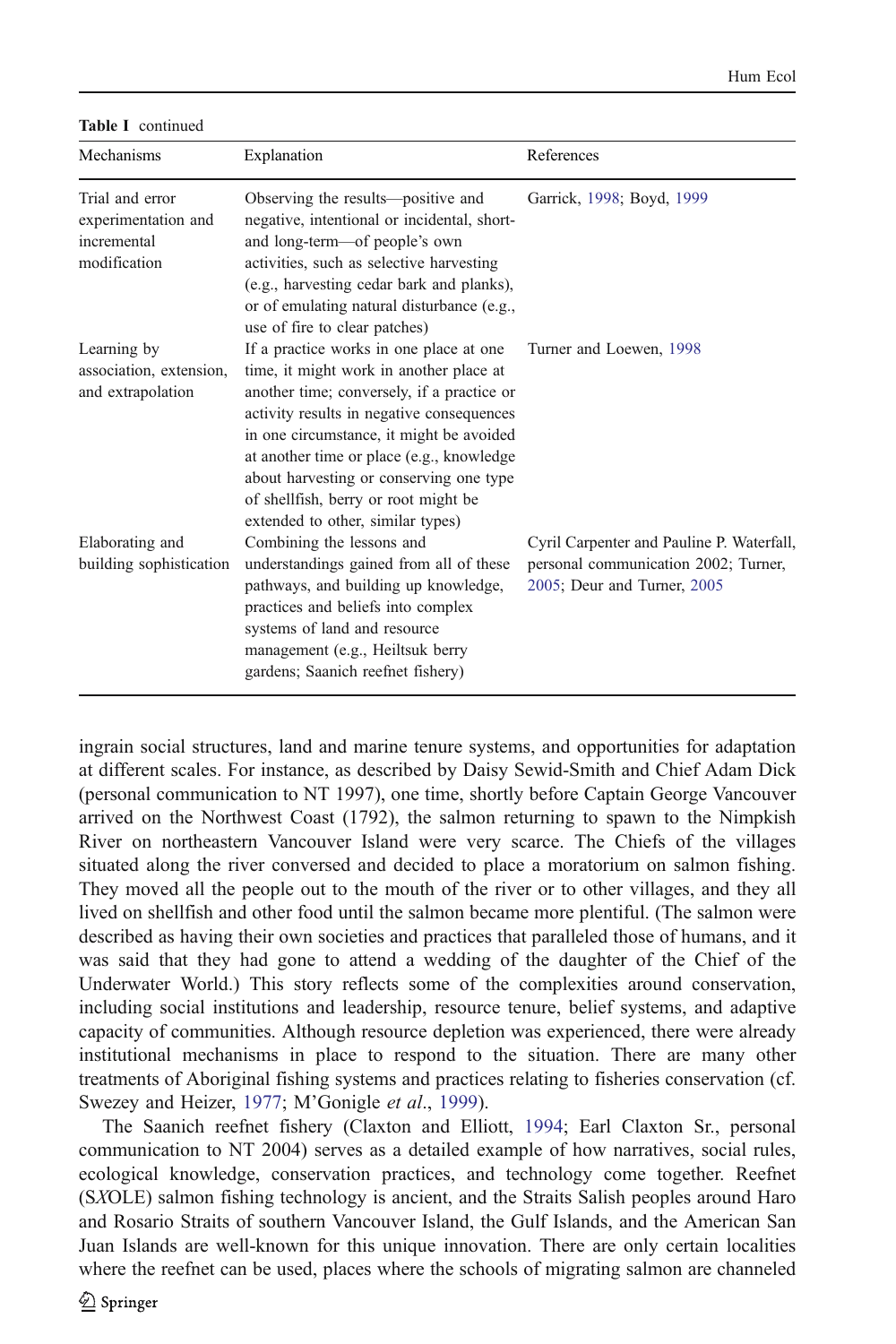into a restricted passage, for example between an island and an adjacent reef. These locations fall under the hereditary ownership of individuals and cannot be used by anyone else without permission (Fig. 1).

Reefnet fishing usually lasts around a month, starting when the oceanspray (Holodiscus discolor (Pursh) Maxim.) starts to bloom and the first berries start to ripen in late June. The reefnet is made of willowbark (Salix lasiandra Benth. and other Salix spp.) and other plant materials and is suspended into the water between two canoes, with a leading edge, or "floor," anchored in place and extending towards the direction from where the salmon are coming (Fig. [2\)](#page-13-0). Sometimes a channel is cleared in an offshore kelp bed leading to the reefnet to help direct the salmon. The leading edge is positioned so that it forms a false bottom sloping downwards to give the approaching salmon the impression that they are swimming into deeper water. Strands of American dunegrass (Elymus mollis Trin.) tied onto the "floor" help in this deception, making the approach resemble the oceanbottom (Earl Claxton Sr., personal communication to NT 2000). The crews in the two canoes wait until there is evidence that the salmon are approaching—either sighting them underwater, or seeing the advancing fish jumping out of the water. Sometimes, if visibility is poor, they induce the fish to jump by raising some of the floor lines to make the approach more uneven; the lead salmon will jump out of the water to see what the conditions are like (Earl Claxton Sr., personal communication to NT 2000). The fishers know just how long it will take the salmon to swim into the main part of the net between the canoes. Then, when enough fish are in position, the crew brings the vessels together, pulling up the net at the same time and capturing the fish in the canoes. For conservation purposes, a sizable willow hoop is constructed at head of the net. This is to ensure that a few fish—regarded as all

Fig. 1 Saanich Elder, Earl Claxton, Sr., one of the last of the Saanich elders who has participated in reefnet fishing, showing the different reefnet sites on a map of the Gulf and San Juan Islands of Haro and Rosario Straits

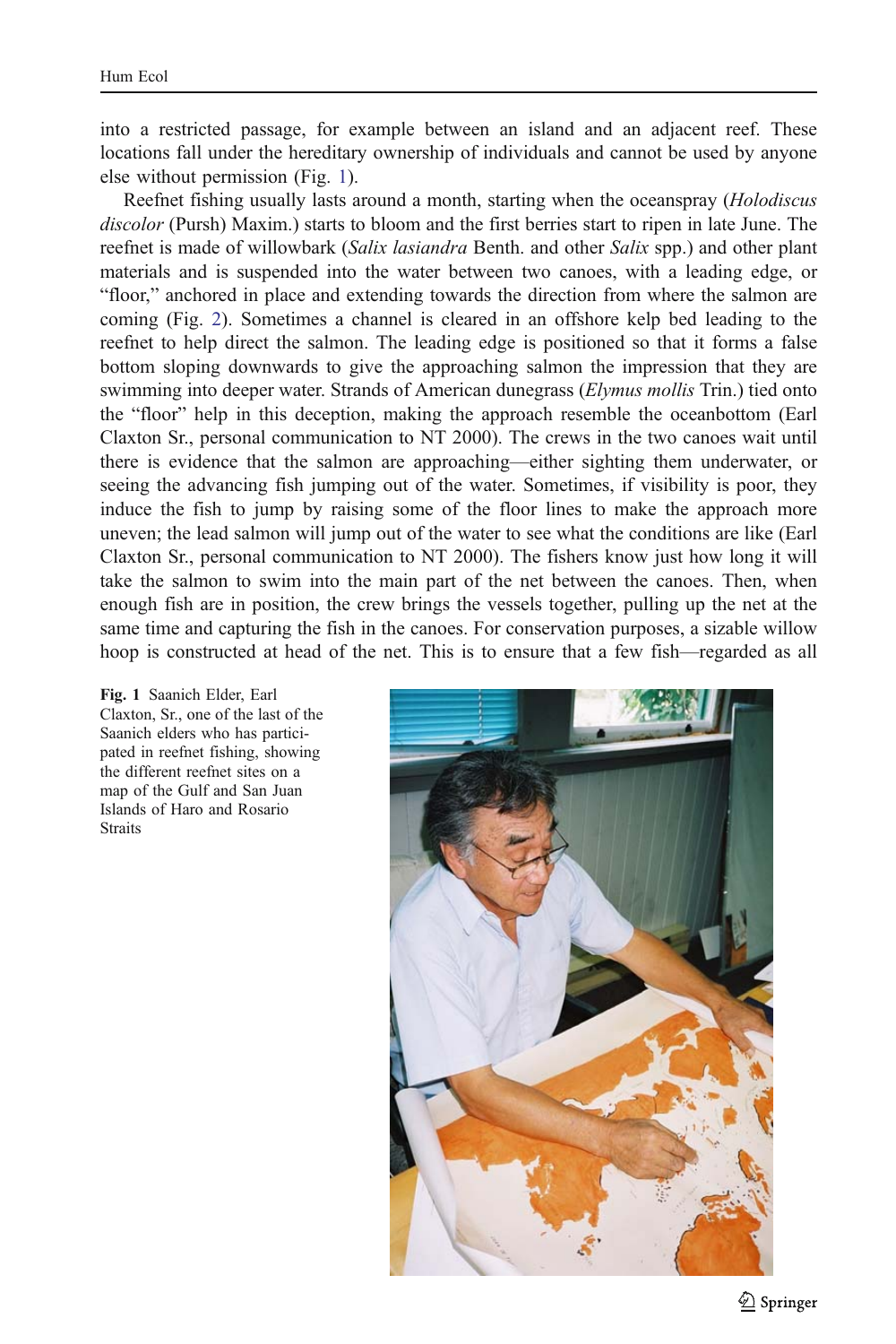<span id="page-13-0"></span>Fig. 2 Diagram of the Saanich Reefnet Fishery, showing the arrangement of the canoes and net (drawing courtesy of John Elliott, Saanich cultural specialist)



members of the same family—will invariably escape and be able to continue on to their home river to spawn. Earl Claxton Sr. (personal communication to NT 2004) explained that the salmon, like humans, travel in family groups, and it is very important, just as for human families, that some members of the family be allowed to carry on their lineage. Any of the salmon can be caught in the reefnet device, but sockeye and springs are the two most generally sought. The first salmon of the season to be caught is thanked and celebrated through a special ritual. The salmon caught after this are divided up in twos amongst the participating fishers; any odd fish left is replaced in the ocean.

Learning how to use the reefnet technology, and regulating its use effectively, required tremendous attention and practice for all those participating and special administrative skills on the part of the owner. Ironically, the Canadian government banned the use of reefnets in the mid 1900s, and only a few members of the Saanich Nation who had an opportunity to fish across the border in the San Juan Islands were able to retain the knowledge and practice of this sustainable fishing method (Claxton and Elliott, [1994](#page-16-0); Earl Claxton Sr., personal communication to NT 2004).

The reefnet system, said to be taught to the Saanich people by the Salmon people themselves and by the Creator, XALS, at the same time when the Salmon first offered themselves to the Saanich (as in the story told earlier), represents technological and social knowledge and skills, conserving and respectful attitudes embodied in traditional Saanich philosophies, and mechanisms for perpetuating these practices, technologies, and beliefs from generation to generation (Table [II\)](#page-14-0).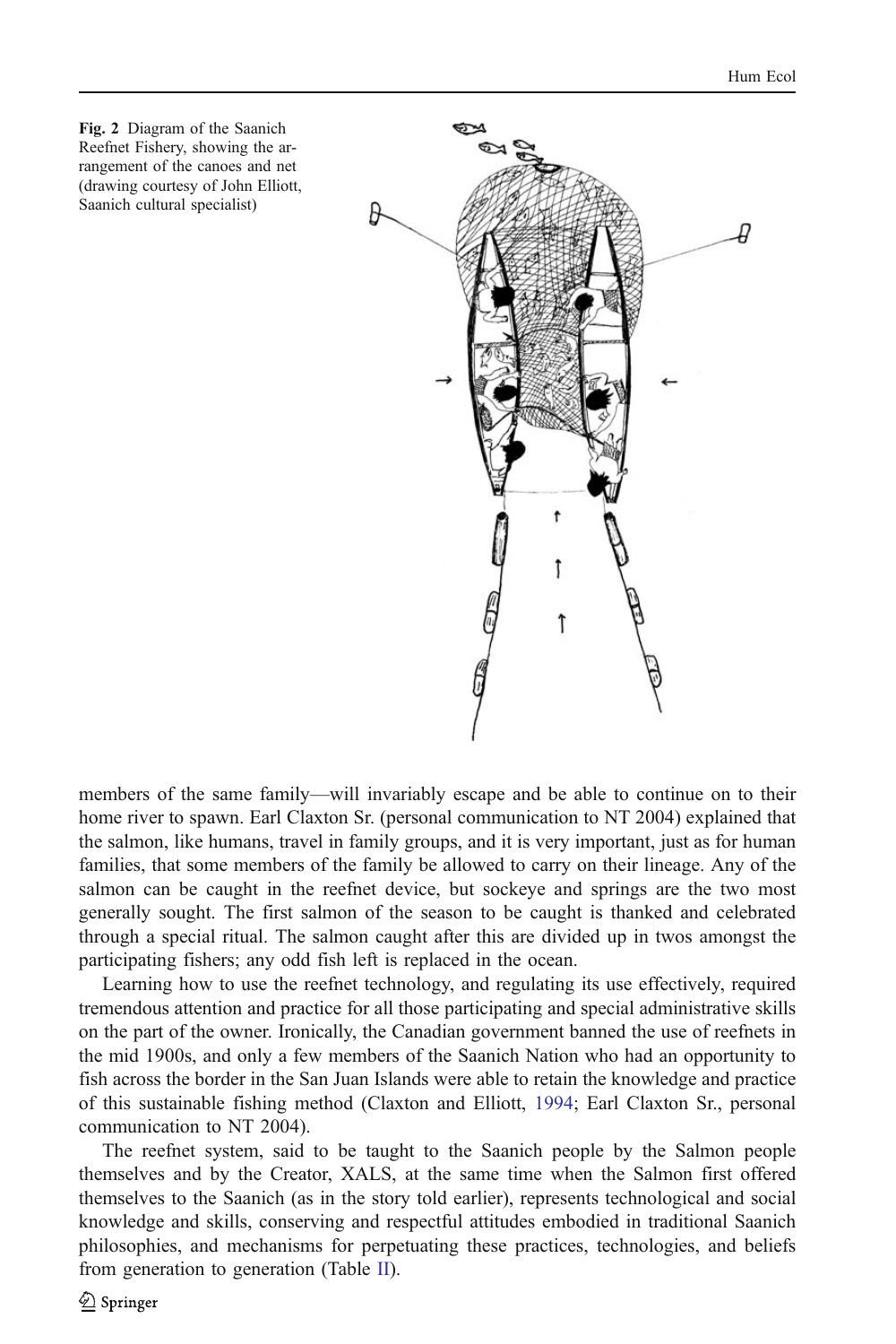<span id="page-14-0"></span>Table II The Saanich Reefnet Fishery as a Complex Conservation and Resource Management Strategy [Based on Claxton and Elliott, [1994;](#page-16-0) and Interview with Earl Claxton Sr. (personal communication to NT and Nicholas Claxton, September, 2004)]

| Practical techniques                                                                                                                                                                                                                                                                                                                                                                                                                            | Inferred knowledge and understanding                                                                                                                                                                                                                                                                                                                                                                                                                                                                                                                    |
|-------------------------------------------------------------------------------------------------------------------------------------------------------------------------------------------------------------------------------------------------------------------------------------------------------------------------------------------------------------------------------------------------------------------------------------------------|---------------------------------------------------------------------------------------------------------------------------------------------------------------------------------------------------------------------------------------------------------------------------------------------------------------------------------------------------------------------------------------------------------------------------------------------------------------------------------------------------------------------------------------------------------|
| Creation of a false ocean bottom leading to reefnet,<br>held in place by anchor stones                                                                                                                                                                                                                                                                                                                                                          | Understanding salmon schooling habits and habitat<br>preferences; technologies for constructing, placing<br>and anchoring lines                                                                                                                                                                                                                                                                                                                                                                                                                         |
| Cutting swathes through kelp beds to create channels<br>for the fish                                                                                                                                                                                                                                                                                                                                                                            | Identifying key salmon habitat and preferences                                                                                                                                                                                                                                                                                                                                                                                                                                                                                                          |
| Paired canoes positioned for pulling in the reefnet;<br>moved by tides and currents                                                                                                                                                                                                                                                                                                                                                             | Understanding of western red-cedar (Thuja plicata<br>Donn ex D. Don), woodworking and canoe making<br>technologies; tides, weather, currents, seasonal<br>changes                                                                                                                                                                                                                                                                                                                                                                                       |
| Construction of the nets from the inner bark of<br>Pacific willow (Salix lasiandra Benth.) and other<br>willows<br>Distinguishing different Pacific salmon species [e.g.,<br>coho (Oncorhynchus kisutch), Chinook (O.<br><i>tshawytscha</i> , also known as spring) and sockeye (O.<br>nerka)]<br>oceanspray (Holodiscus discolor (Pursh) Maxim.),<br>berries ripening and summer thunderstorms, to judge<br>the timing of the fishing activity | Understanding of willow seasonality, prime habitat,<br>coppicing, regeneration, harvesting and net making<br>techniques<br>Each kind of salmon has its own season, habits, fat<br>content, etc.; important for timing of fishing and<br>processing methods; provides diversity and flexibility<br>in fishery<br>Use of ecological indicators, like time of blooming of Familiarity of salmon lifecycles in context of overall<br>ecosystem cycles and weather patterns (cf. Lantz and<br>Turner, 2003); understanding of the dynamics of<br>salmon runs |
| Belief system                                                                                                                                                                                                                                                                                                                                                                                                                                   | Result in terms of Conservation                                                                                                                                                                                                                                                                                                                                                                                                                                                                                                                         |
| Salmon and other resources, as well as techniques for Constraints against waste; take only as many as<br>harvesting and processing them, as gifts of the<br>Creator, XALS                                                                                                                                                                                                                                                                       | needed, and as many as can be properly processed                                                                                                                                                                                                                                                                                                                                                                                                                                                                                                        |
| Salmon viewed as members of families and lineages,<br>akin to human families                                                                                                                                                                                                                                                                                                                                                                    | Need to always allow escapement of a portion of the<br>catch (a built in "escape" hole at the end of the net),<br>to perpetuate individual Salmon families                                                                                                                                                                                                                                                                                                                                                                                              |
| Humans as responsible to the Salmon and other<br>resources                                                                                                                                                                                                                                                                                                                                                                                      | Respect and careful use                                                                                                                                                                                                                                                                                                                                                                                                                                                                                                                                 |
| Attachment to territory and place, as in traditional<br>tenure systems                                                                                                                                                                                                                                                                                                                                                                          | Attention to specific places and changes over many<br>generations                                                                                                                                                                                                                                                                                                                                                                                                                                                                                       |
| Communication and Dissemination of Practice and<br>Belief                                                                                                                                                                                                                                                                                                                                                                                       | Perpetuating Knowledge and Beliefs                                                                                                                                                                                                                                                                                                                                                                                                                                                                                                                      |
| Original absence of salmon                                                                                                                                                                                                                                                                                                                                                                                                                      | Primary resource depletion, followed by the "gift" of<br>salmon                                                                                                                                                                                                                                                                                                                                                                                                                                                                                         |
| Ritual and spiritual recognition of the gift of salmon                                                                                                                                                                                                                                                                                                                                                                                          | First Salmon ceremony (cf. Swezey and Heizer<br>1977)                                                                                                                                                                                                                                                                                                                                                                                                                                                                                                   |
| Recognition of different kinds of salmon                                                                                                                                                                                                                                                                                                                                                                                                        | Use of names; taxonomies for distinguishing<br>different species and stocks                                                                                                                                                                                                                                                                                                                                                                                                                                                                             |
| All the reefnet locations have names<br>Stories, narratives, language and names about the                                                                                                                                                                                                                                                                                                                                                       | Allows proprietory recognition and monitoring of<br>specific sites; enhances communication<br>Reinforcing and communicating knowledge and                                                                                                                                                                                                                                                                                                                                                                                                               |
| reefnet fishery and the salmon                                                                                                                                                                                                                                                                                                                                                                                                                  | beliefs                                                                                                                                                                                                                                                                                                                                                                                                                                                                                                                                                 |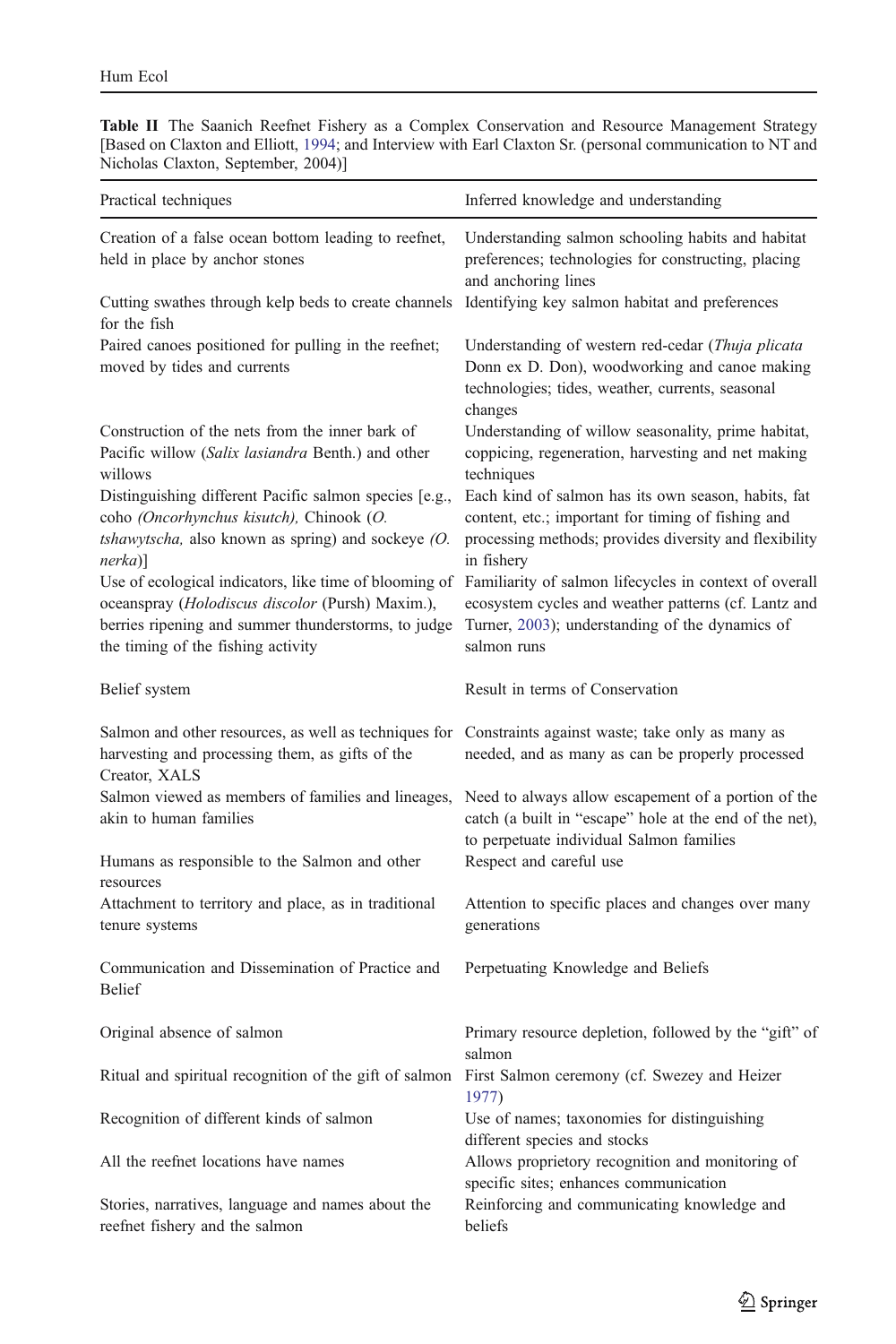#### Table II continued

| Practical techniques                                                                                                                                                                 | Inferred knowledge and understanding                                                                                                                    |
|--------------------------------------------------------------------------------------------------------------------------------------------------------------------------------------|---------------------------------------------------------------------------------------------------------------------------------------------------------|
| Institutions: the tenure system                                                                                                                                                      | Rules that govern access and fisher behavior                                                                                                            |
| Social organization of fishers, families and leaders                                                                                                                                 | Confirming, teaching and enforcing the cultural<br>constraints against waste and disrespect                                                             |
| Fishing areas (and other resource harvesting sites)<br>owned by the Saanich people, and often particular<br>families                                                                 | Proprietary rights to located resources, enables<br>coordination of fishing effort and conservation efforts<br>as well                                  |
| Systematic sharing of catch amongst participating<br>fishers and their families                                                                                                      | Salmon catch from reefnet haul divided by twos; any<br>"odd" fish remaining are returned to the water,<br>another form of conservation                  |
| Reciprocal fishing access rights are granted to<br>neighboring groups (e.g., Halkomelem weir fishing<br>on the Cowichan River)                                                       | Builds resilience in the face of uncertainty;<br>opportunities to access a wider range of resources                                                     |
| Hereditary rights of individuals and families to<br>reefnet locations as well as to other, associated<br>property, names, ceremonial dances, fresh water<br>sources, and house sites | Allows learning and sustainable use of resources<br>across multiple generations; links property, place,<br>actions and beliefs with social organization |

# **Conclusions**

The resource harvesting and management systems discussed here, embodying belief systems, narratives, ceremonies, specialized vocabulary, and other means of communicating and acquiring knowledge, institutional structures for regulating resource use, and multifaceted arrangements such as the Saanich reefnet fishery, are too complex and culturally ingrained to have been developed solely in response to experiences of catastrophic resource depletion. Major depletion events may have at some point triggered some of these mechanisms, but they cannot explain or account for the whole range of cultural constructions that lead to sustainable resource use and conservation.

The circumstances for the development of the Saanich reefnet fishery are lost in the mists of time, but the Saanich maintain that they have always been careful not to deplete their stocks, and declare that it is only in the last century, since their reefnets were banned in Canada, that the stocks of sockeye, coho, and other salmon have declined, in some cases to the point of extinction.

The power and potential of such holistic traditional systems that combine harvesting with resource management and conservation is undeniable. It seems that modern industrial society has not been able to match the success of traditional conservation practices, whatever their origins, even with the knowledge of ongoing resource depletion (Pauly et al., [1998\)](#page-17-0). We need something more to help us conserve effectively. Adaptive comanagement, incorporating elements of the complex knowledge system from which the Saanich reefnet was generated, may enable all of us to live more sustainably. Our worldviews and attitudes are critical components of conservation, and may be more important than any other factor in conserving ecological integrity.

Ackowledgments We are indebted to the many knowledgeable elders and cultural specialists who contributed to the development of this paper, especially: Cyril Carpenter (Heiltsuk), Arvid Charlie (Hul'qumin'um Coast Salish), Earl Claxton, Sr. (Saanich, Coast Salish), Chief Johnny and Helen Clifton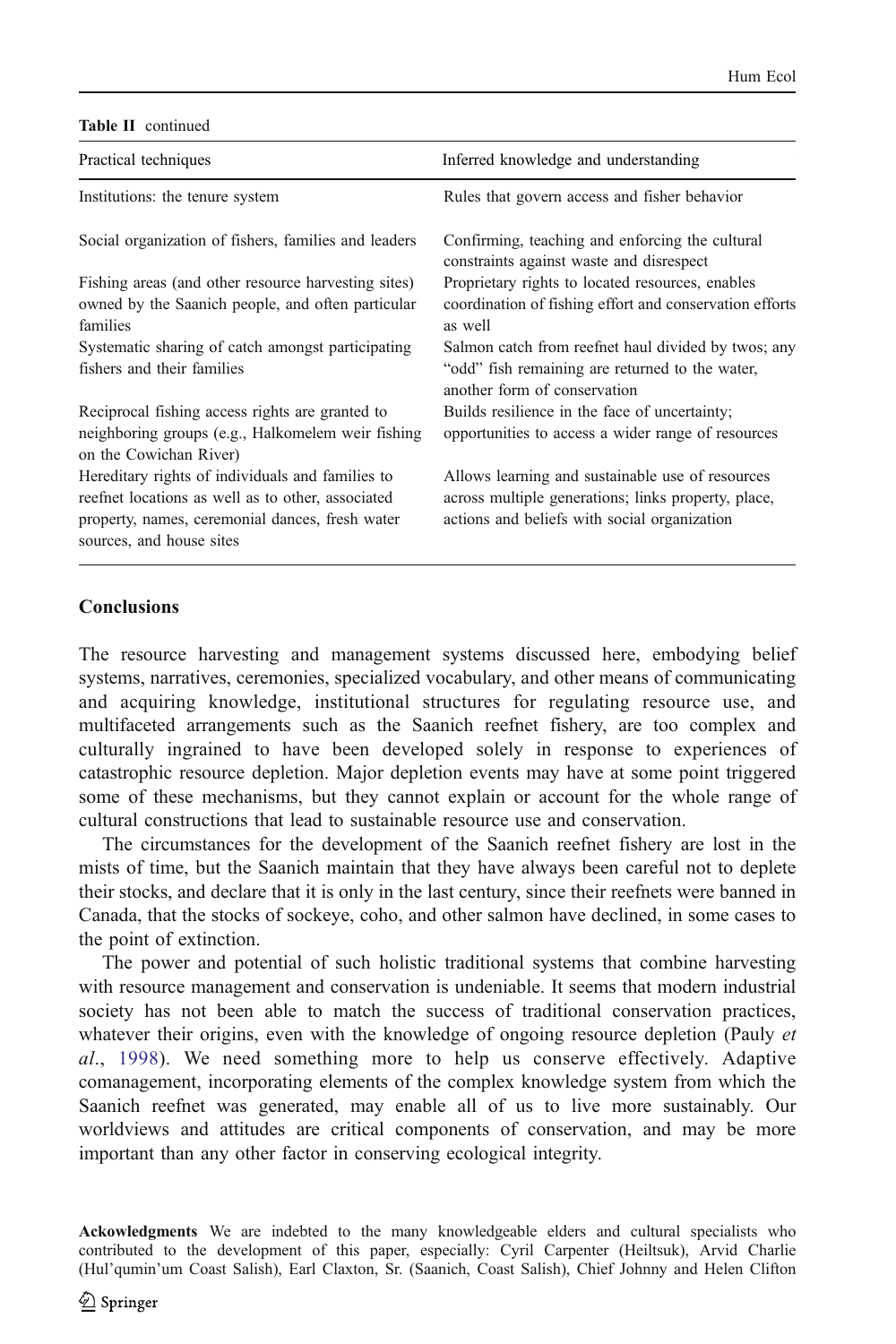<span id="page-16-0"></span>(Gitga'at, Tsimshian), Chief Adam Dick (Kwakwaka'wakw), John Elliott Jr. (Saanich, Coast Salish), Chief Earl Maquinna George (Nuu-Chah-Nulth), Captain Gold (Haida), Dr. Daisy Sewid-Smith (Kwakwaka'wakw), Kim Recalma-Clutesi (Kwakwaka'wakw), Dr. Mary Thomas (Secwepemc), Pauline Waterfall (Heiltsuk), Chief Roger William (Tsilhqot'in). A special Giaxsixa to Pauline Waterfall for her careful reading of this article and her contributions and to Nicholas Claxton for his interest in the Saanich Reefnet fishery. We also thank our colleagues, Dr. Iain Davidson-Hunt, Dr. Eugene Hunn, Dr. Eugene Anderson, and Nigel Haggan for their insights. We also acknowledge with appreciation the contributions of the three anonymous reviewers of this paper. Research was funded in part by Coasts Under Stress major collaborative research initiative (Dr. Rosemary Ommer, P.I.) and through a grant from Social Sciences and Humanities Research Council of Canada (General research grant #410-2000-1166 to NT). Berkes' work was supported by the Social Sciences and Humanities Research Council (SSHRC) and the Canada Research Chairs program.

#### References

- Alcorn, J. B., Bamba, J., Masiun, S., Natalia, I., and Royo, A. (2003). Keeping ecological resilience afloat in cross-scale turbulence: an indigenous social movement navigates change in Indonesia. In Berkes, F., Colding, J., and Folke, C. (eds.), Navigating the Dynamics of Social–Ecological Systems, Cambridge University Press, Cambridge, UK, pp. 299–327.
- Anderson, E. N. (1996). *Ecologies of the Heart. Emotion, Belief, and the Environment*, Oxford University Press, UK.
- Balée, W. (1994). Footprints of the Forest. Ka'apor Ethnobotany -The Historical Ecology of Plant Utilization by an Amazonian People, Columbia University Press, New York.
- BC Parks (2000). Nisga'a Memorial Lava Bed Park. Anhluut'ukwsim Laxmihl Angwinga'asanskwhl Nisga'a. Pamphlet. Nisga'a Tribal Council, and BC Parks, Terrace, BC.
- Berkes, F. (1999). Sacred Ecology. Traditional Ecological Knowledge and Resource Management, Taylor & Francis, Philadelphia, Pennsylvania.
- Berkes, F., Colding, J., and Folke, C. (2000). Rediscovery of Traditional Ecological Knowledge as Adaptive Management. Ecological Applications 10:1251–1262.
- Blackburn, T. C., and Anderson, K. (eds.) (1993). Before the Wilderness: Environmental Management by Native Californians, Anthropological Papers No. 40, Ballena Press, Menlo Park, California.
- Blackfoot Gallery Committee (2001). Nisitapiisinni. The Story of the Blackfoot People. Exhibit Guide for The Glenbow Museum, Key Porter Books, Toronto, ON.
- Boas, F. (1921). Ethnology of the Kwakiutl. Bureau of American Ethnology 35th annual Report, Parts 1 and 2. Smithsonian Institution, Washington, District of Columbia.
- Boyd, R. T. (ed.) (1999). Indians, Fire and the Land in the Pacific Northwest, Oregon State University Press, Corvallis.
- Brightman, R. A. (1993). Grateful Prey. Rock Cree Human–Animal Relationships, University of California, Berkeley.
- Brookfield, H. C., and Paddoch, C. (1994). Appreciating Agrodiversity. A Look at the Dynamism and Diversity of Indigenous Farming Practices. Environment 38(5):7–11, 37– 45.
- Callicott, J. B. (1994). Earth's Insights. A Multicultural Survey of Ecological Ethics from the Mediterranean Basin to the Australian Outback, University of California, Berkeley.
- Claxton, E., Sr., and Elliott, J., Sr. (1994). Reef Net Technology of the Saltwater People, Saanich Indian School Board, Brentwood Bay, BC.
- Colfer, C. J. P. (1992). Beyond Slash and Burn. Building on Indigenous Management of Borneo's Tropical Rain Forests. The New York Botanical Garden, Advances in Economic Botany volume II (C. M. Peters, Series Editor), Bronx, New York.
- Crosby, A. W. (1986). Ecological Imperialism. The Biological Expansion of Europe, 900–1900, Cambridge University Press, UK.
- Davidson-Hunt, I., and Berkes, F. (2003). Learning as you journey: Anishinaabe perception of social– ecological environments and adaptive learning. Conservation Ecology 8 (1):5. [online] URL: [http://](http://www.consecol.org/vol8/iss1/art5) [www.consecol.org/vol8/iss1/art5](http://www.consecol.org/vol8/iss1/art5)

Deur, D., and Turner, N. J. (eds.) (2005). "Keeping it Living": Traditions of Plant Use and Cultivation on the Northwest Coast of North America, University of Washington Press, Seattle, and UBC Press, Vancouver. Diamond, J. (1997). Guns, Germs and Steel: The Fates of Human Societies, Norton, New York.

- Garrick, D. (1998). Shaped Cedars and Cedar Shaping (Hanson Island, B.C.), Western Canada Wilderness Committee, Vancouver, BC.
- George, E. Maquinna (2003). Living on the Edge. Nuu-Chah-Nulth History from an Ahousaht Chief's Perspective, Sono Nis, Winlaw, BC.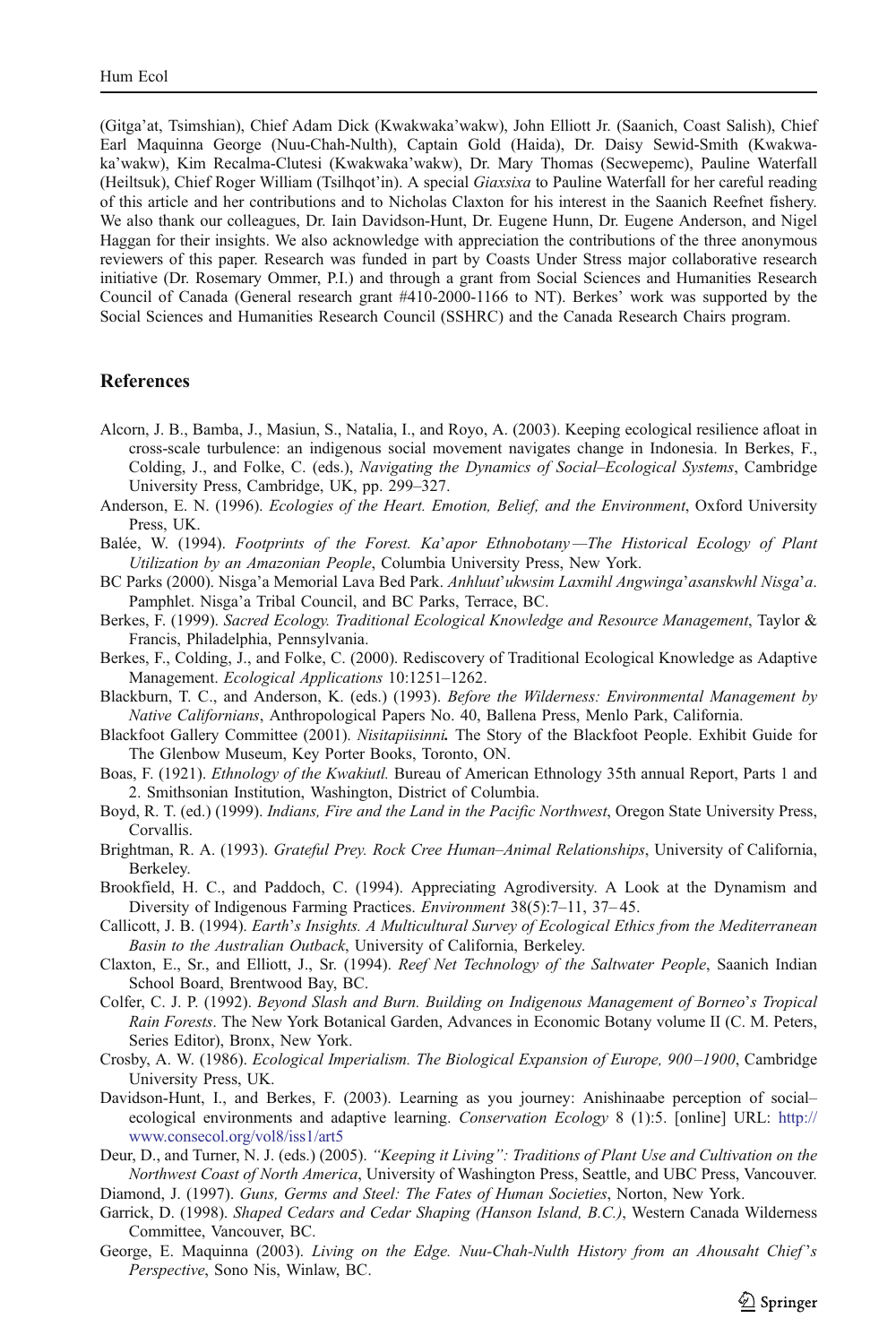- <span id="page-17-0"></span>Hunn, E. S., Johnson, D., Russell, P., and Thornton, T. F. (2003). Huna Tlingit Traditional Environmental Knowledge, Conservation, and the Management of a "Wilderness" Park. Current Anthropology 44: S79– S103.
- Jenness, D. (ca. 1930). "The Saanich Indians of Vancouver Island." Unpublished manuscript, Royal British Columbia Museum. Victoria, No date, pp. 1–10.
- Jentoft, S., McCay, B. J., and Wilson, D. C. (1998). Social Theory and Fisheries Co-Management. Marine Policy 22: 423–436.
- Johns, T. (1996). The Origins of Human Diet and Medicine: Chemical Ecology, University of Arizona, Tucson.
- Johannes, R. E. (1998). The Case for Data-Less Marine Resource Management: Examples from Tropical Nearshore Fisheries. Trends in Ecology and Evolution 13: 243–246.
- Johannes, R. E. (2002). Did Indigenous Conservation Ethics Exist? Traditional Marine Resource Management and Knowledge Information Bulletin 14: 3-6.
- Krech, S., III (1999). The Ecological Indian: Myth and History, Norton, New York.
- Lantz, T. C. (2001). Population Ecology and Ethnobotany of Devil's Club (*Oplopanax horridus* (Sm.) Torr. and A. Gray. ex. Miq.). MS thesis, Department of Biology, University of Victoria, Victoria, BC.
- Lantz, T. C., and Antos, J. A. (2002). Clonal Expansion in the Deciduous Understory Shrub, Devil's Club (Oplopanax horridus (Sm.) Torr. and A. Gray ex. Miq.). Canadian Journal of Botany 80: 1052–1062.
- Lantz, T. C., and Turner, N. J. (2003). Traditional Phenological Knowledge (TPK) of Aboriginal Peoples in British Columbia. Journal of Ethnobiology 23(2): 263–286.
- Lantz, T. C., Swerhun, K., and Turner, N. J. (2004). Devil's Club (Oplopanax horridus): An Ethnobotanical Review. Herbalgram 62: 33–48.
- Loewen, D. (1998). Ecological, Ethnobotanical, and Nutritional Aspects of Yellow Glacier Lily, *Erythronium* grandiflorum Pursh (Liliaceae) in Western Canada, MS thesis, Department of Biology, University of Victoria, Victoria, BC.
- McIntosh, R. J. (2000). Climate, history and human action. In McIntosh, R. J., Tainter, J. A., and McIntosh, S. K. (eds.), The Way the Wind Blows: Climate, History and Human Action, Columbia University Press, New York, pp. 1– 42.
- M\_Gonigle, M., Walter, E., and McKay, C. (1999). Fishing Around the Law: The Pacific Salmon Management System as a Structural Infringement of Aboriginal Rights. Eco-Research Report 99-1, University of Victoria, Victoria, B.C. McGill Law Journal 45: 263-314.
- Minnis, P., and Elisens, W. (2000). Biodiversity and Native America, University of Oklahoma, Norman.
- Moller, H., Berkes, F. Lyver, P. O., and Kislalioglu, M. (2004). Combining Science and Traditional Ecological Knowledge: Monitoring Populations for Co-management. Ecology and Society 9(3): 2. [online] URL: <http://www.ecologyandsociety.org/vol9/iss3/art2>
- Ostrom, E. (1990). Governing the Commons: The Evolution of Institutions for Collective Action, Cambridge University Press, UK.
- Pauly, D., Christensen, V., Dalsgaard, J., Froese, R., and Torres, F. (1998). Fishing Down Marine Food Webs. Science 279: 860–863.
- Peacock, S., and Turner, N. J. (2000). "Just like a garden": Traditional plant resource management and biodiversity conservation on the British Columbia Plateau. In Minnis, P., and Elisens, W. (eds.), Biodiversity and Native North America, University of Oklahoma, Norman, pp. 133–179.
- Redman, C. L. (1999). Human Impact on Ancient Environments, University of Arizona, Tucson.
- Salmón, E. (2000). Kincentric Ecology: Indigenous Perceptions of the Human –Nature Relationship. Ecological Applications 10(5):1327–1332.
- Scientific Panel for Sustainable Forest Practices in Clayoquot Sound (1995). First Nations' Perspectives on Forest Practices in Clayoquot Sound, Cortex Consulting, Victoria, BC.
- Smith, E. A., and Wishnie, M. (2000). Conservation and Subsistence in Small-Scale Societies. Annual Review of Anthropology 29: 493–524.
- Swanton, J. R. (1905). Haida Texts and Myths: Skidegate Dialect. Smithsonian Institution Bureau of American Ethnology Bulletin 29, Government Printing Office, Washington, District of Columbia.
- Swezey, S., and Heizer, R. F. (1977). Ritual Management of Salmonid Fish Resources in California. Journal of California Anthropology 4: 6 –29.
- Teit, J. A. (1912). Mythology of the Thompson Indians. Vol. VII, Part II. The Jesup North Pacific Expedition. In Boas, F. (ed.), Memoirs of the American Museum of Natural History, G.E. Stechert, New York.
- Thornton, T. F. (1999). Tleikwaani, The "Berried" Landscape: The Structure of Tlingit Edible Fruit Resources at Glacier Bay, Alaska. Journal of Ethnobiology 19(1): 27–48.
- Touchie, B. (1977). Stealing Daylight. Nitinaht. International Journal of American Linguistics, Native American Text Series 2(3): 69 –97.